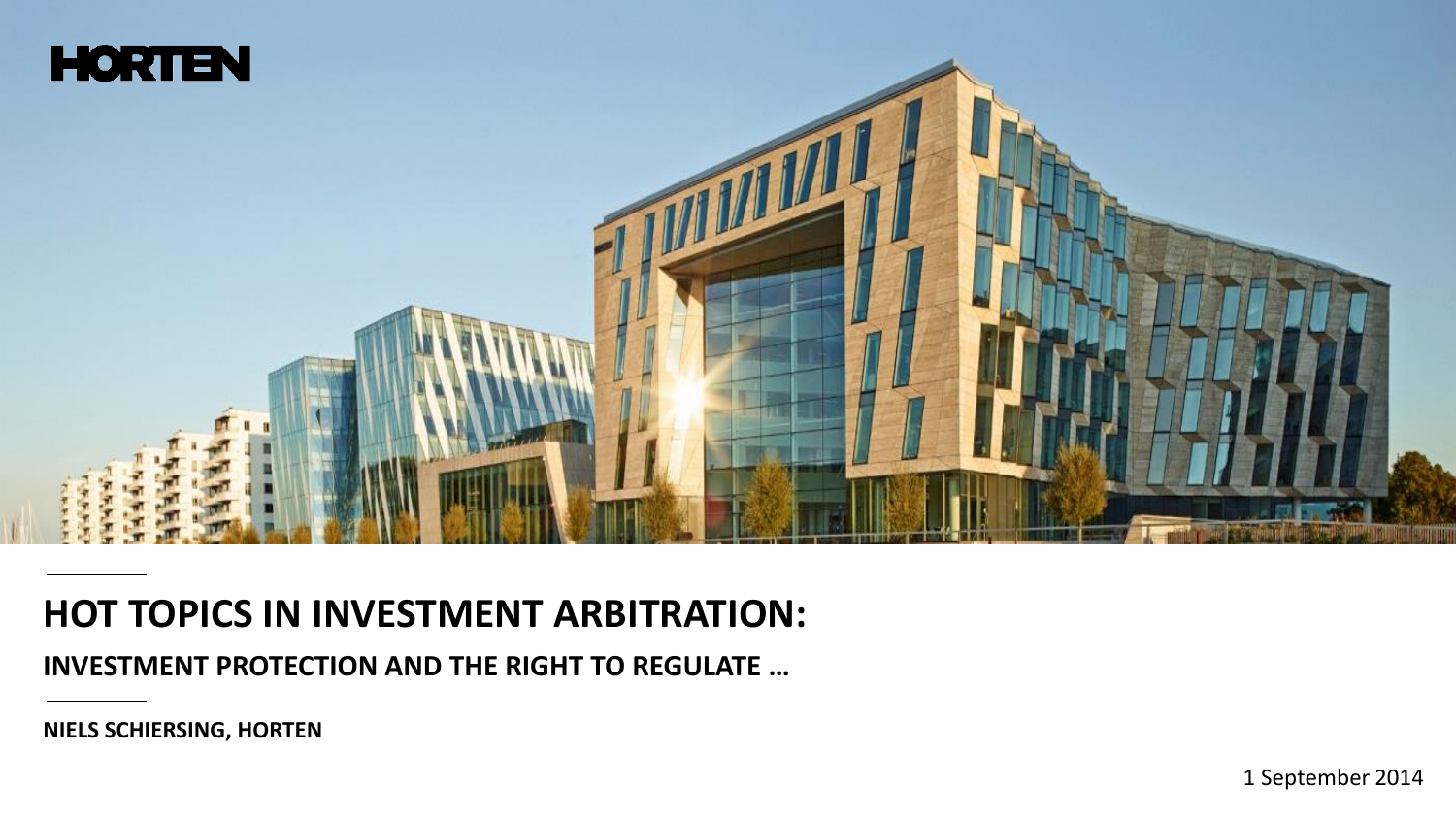### **GENERATION UKRAINE V. UKRAINE (2003)**

Predictability is one of the most important objectives of any legal system.

It would be useful if it were absolutely clear in advance whether particular events fall within the definition of an "indirect" expropriation.

It would enhance the sentiment of respect for legitimate expectations if it were perfectly obvious why, in the context of a particular decision, an arbitral tribunal found that a governmental action or inaction crossed the line that defines acts amounting to an indirect expropriation.

But there is no checklist, no mechanical test to achieve that purpose. The decisive considerations vary from case to case, depending not only on the specific facts of a grievance but also on the way the evidence is presented, and the legal bases pleaded. The outcome is a judgment, i.e. the product of discernment, and not the printout of a computer programme.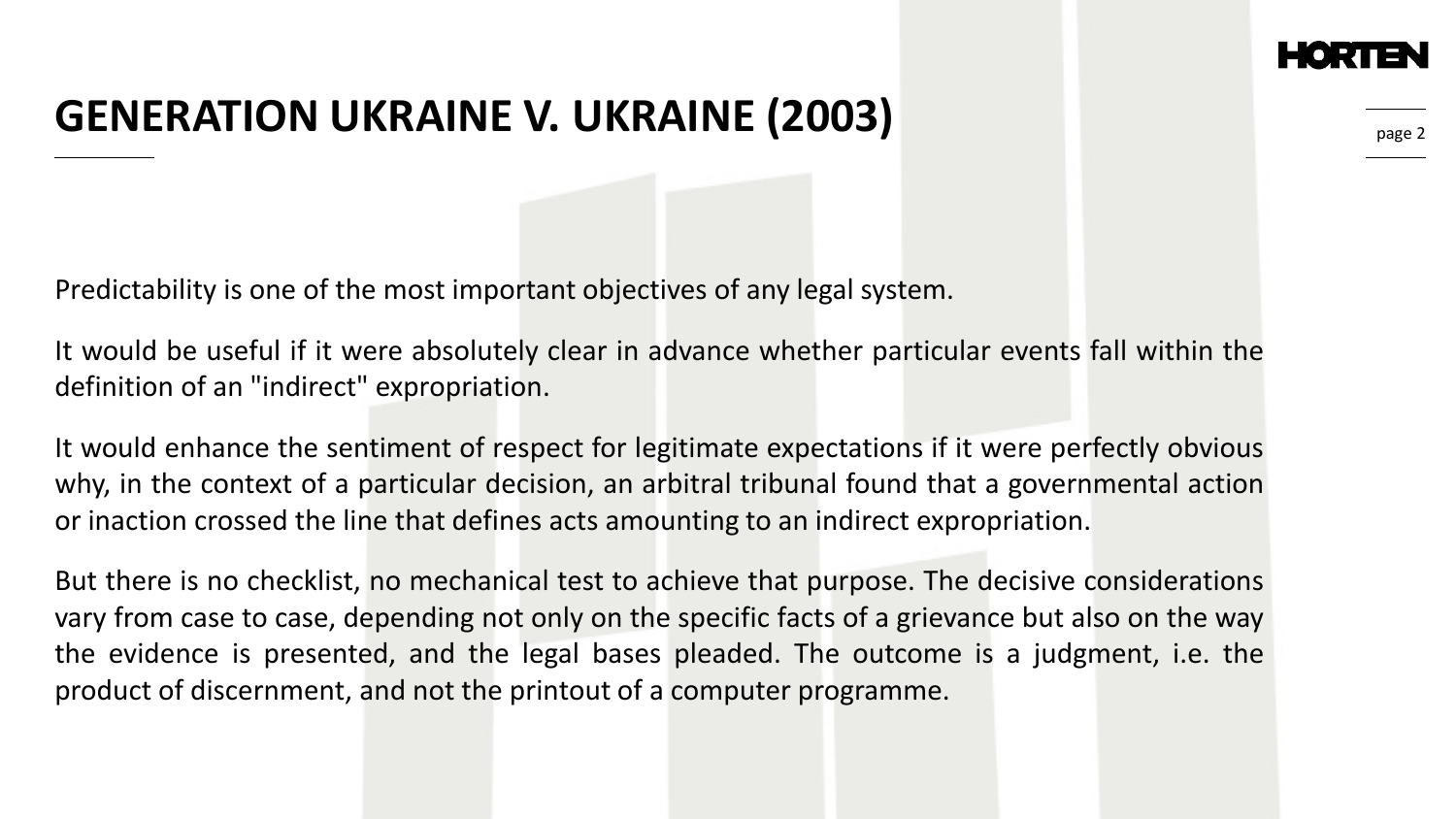#### **SALUKA V. CZECH REPUBLIC (2006)**

page 3

*It is now established in international law that States are not liable to pay compensation to a foreign investor when, in the normal exercise of their regulatory powers, they adopt in a non-discriminatory manner bona fide regulations that are aimed at the general welfare.*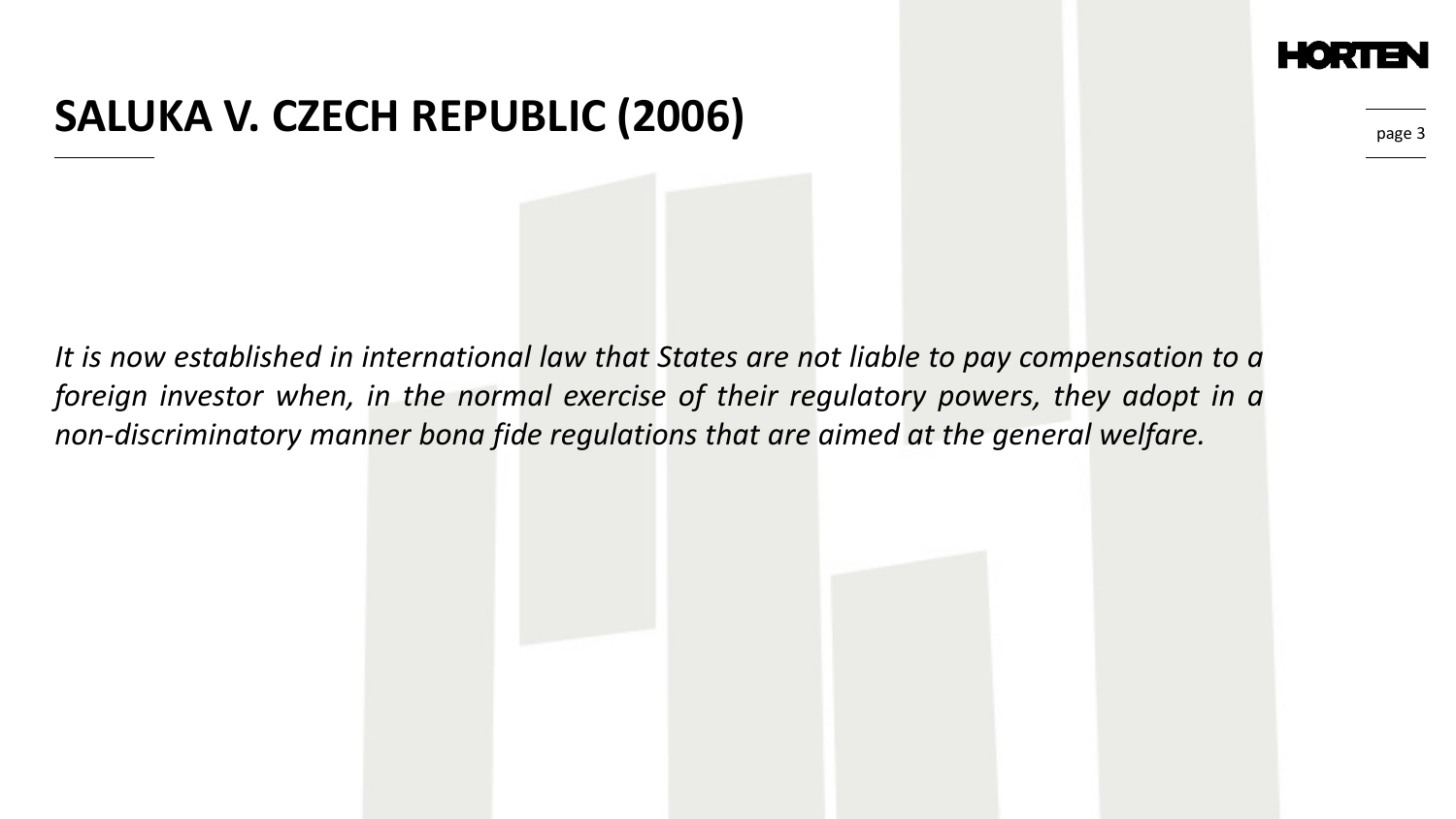### **AZURIX V. ARGENTINA (2006)**

page 4

*For the Tribunal, the issue is not so much whether the measure concerned is legitimate and serves a public purpose, but whether it is a measure that, being legitimate and serving a public purpose, should give rise to a compensation claim.*

*In the exercise of their public policy function, governments take all sorts of measures that may affect the economic value of investments without such measures giving rise to a need to compensate.*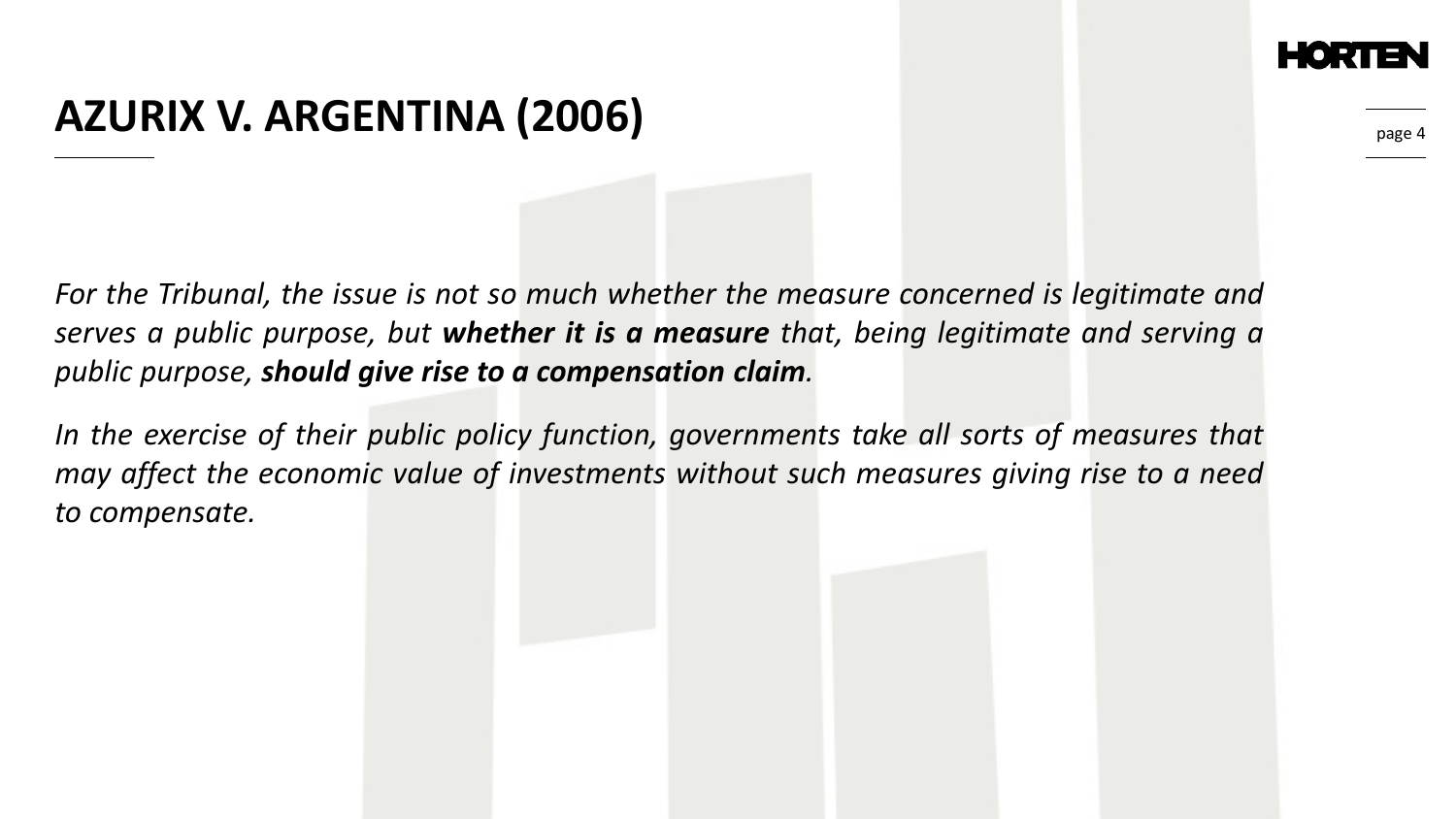## **EL PASO ENERGY V. ARGENTINA (2011)**

page 5

*Some general regulations can amount to indirect expropriation …* 

*1. As a matter of principle, general regulations do not amount to indirect expropriation …*

*2. By exception, unreasonable general regulations can amount to indirect expropriation …*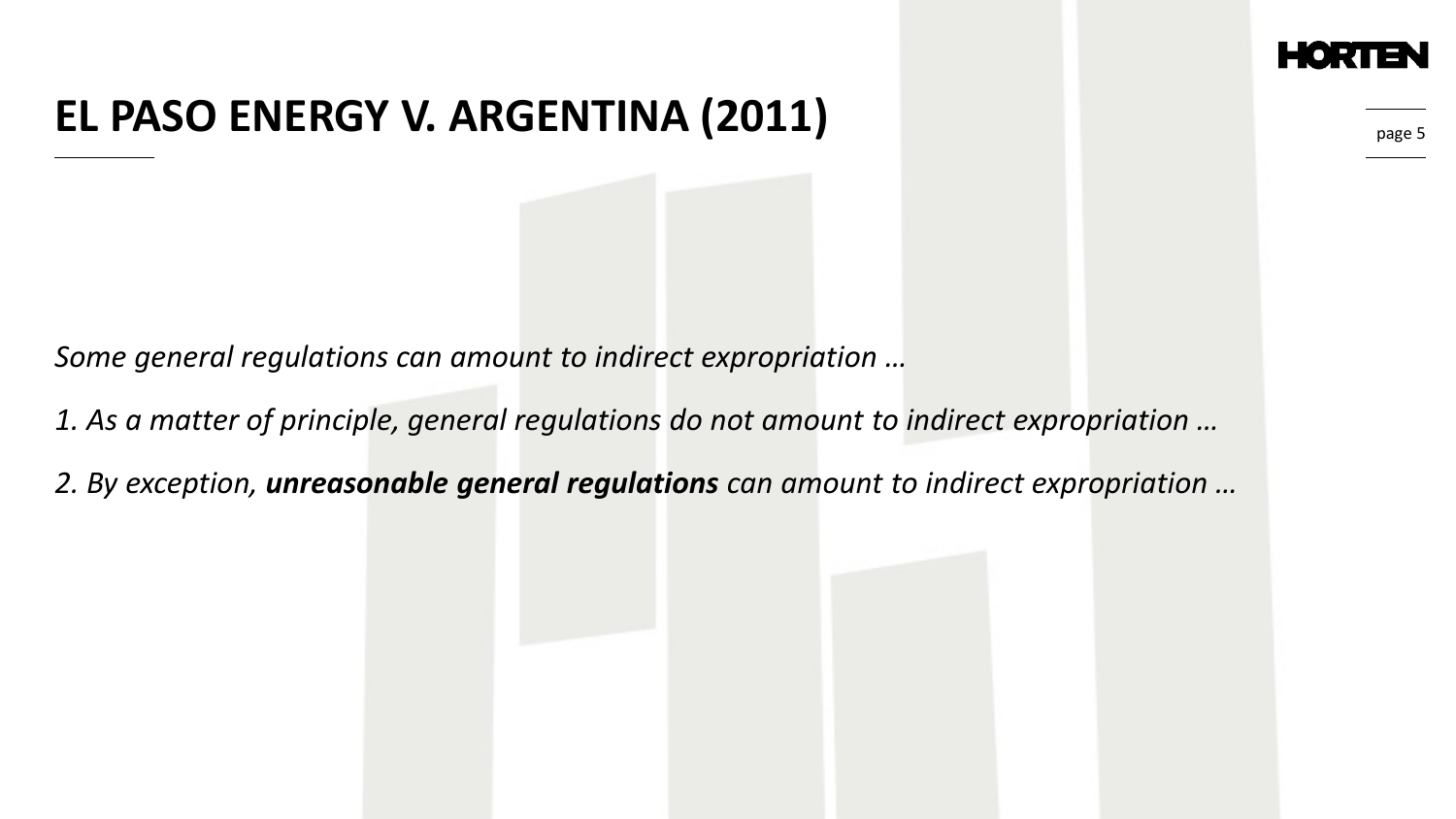

#### **POPE & TALBOT V. CANADA (2001)**

page 6

*… a blanket exception for regulatory measures would create a gaping loophole in international protections against expropriation.*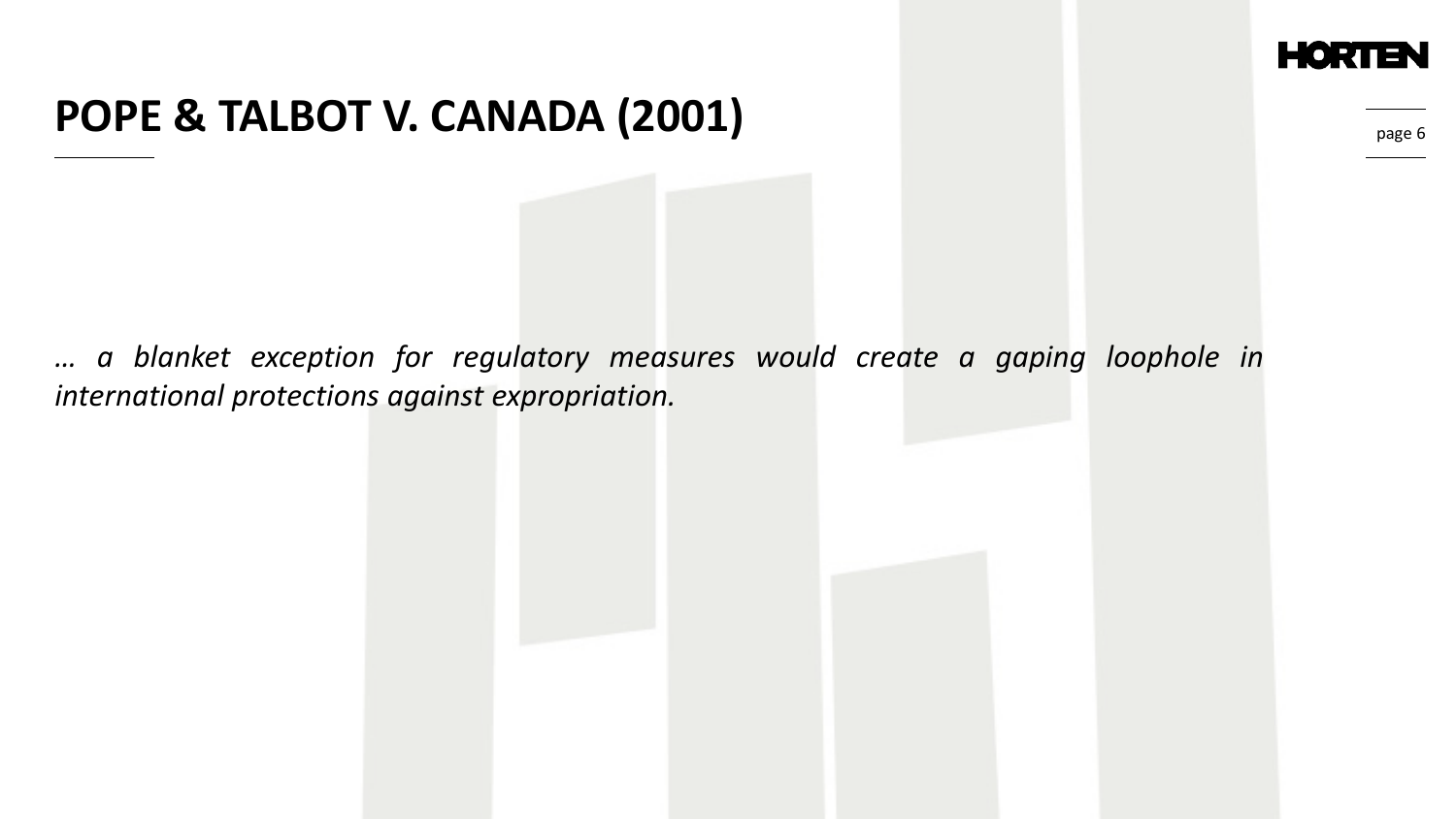

page :

# **COMPREHENSIVE & ECONOMIC TRADE AGREEM. (CETA)**

#### **PAPER BY THE EU-COMMISSION:**

"How is the right to regulate protected in the investment chapter? **The EU and Canada have agreed to bring very significant clarifications to the key substantive provisions**, which are also the most often invoked by investors when bringing claims under the investor-to-state dispute settlement system. **In concrete terms, this means that arbitrators will now have strict and detailed guidance when these provisions are invoked by an investor**.

1. Reaffirming the right to regulate

The CETA reaffirms the right of the EU and Canada to regulate to pursue legitimate public policy objectives such as the protection of health, safety, or the environment."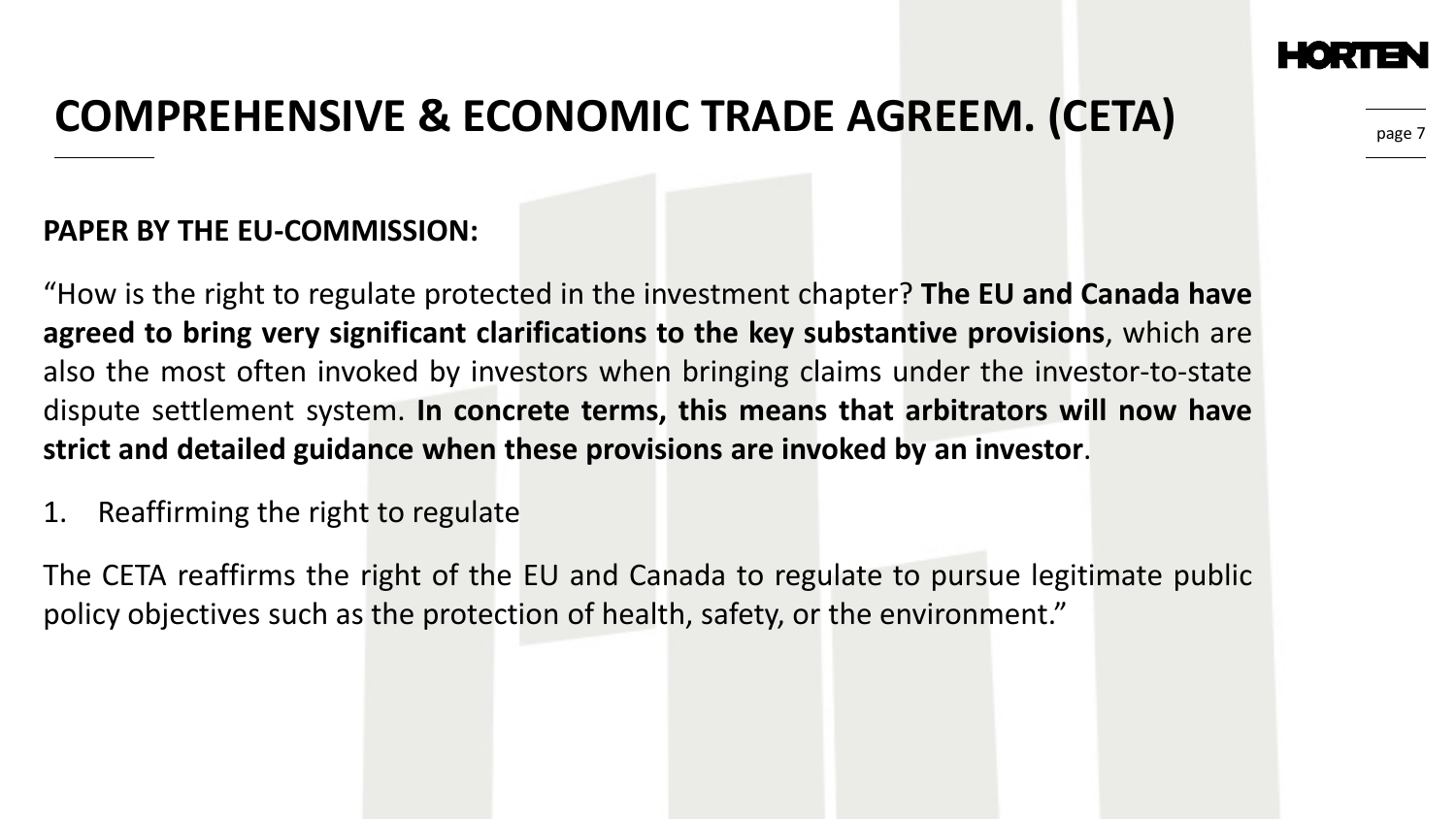

# **TRANSATLANT. TRADE & INVESTM. PARTNERSHIP (TTIP)**

#### **EU COMMISSION: TTIP EXPLAINED 6 MAY 2014:**

…

Investment is an essential element of a developed economy. In order to have a predictable environment investors need to know that they will be treated fairly and not unfairly discriminated against compared to domestic firms.

The Commission wants to see the relevant rules and conditions set out more clearly **so as to underline the right to regulate**.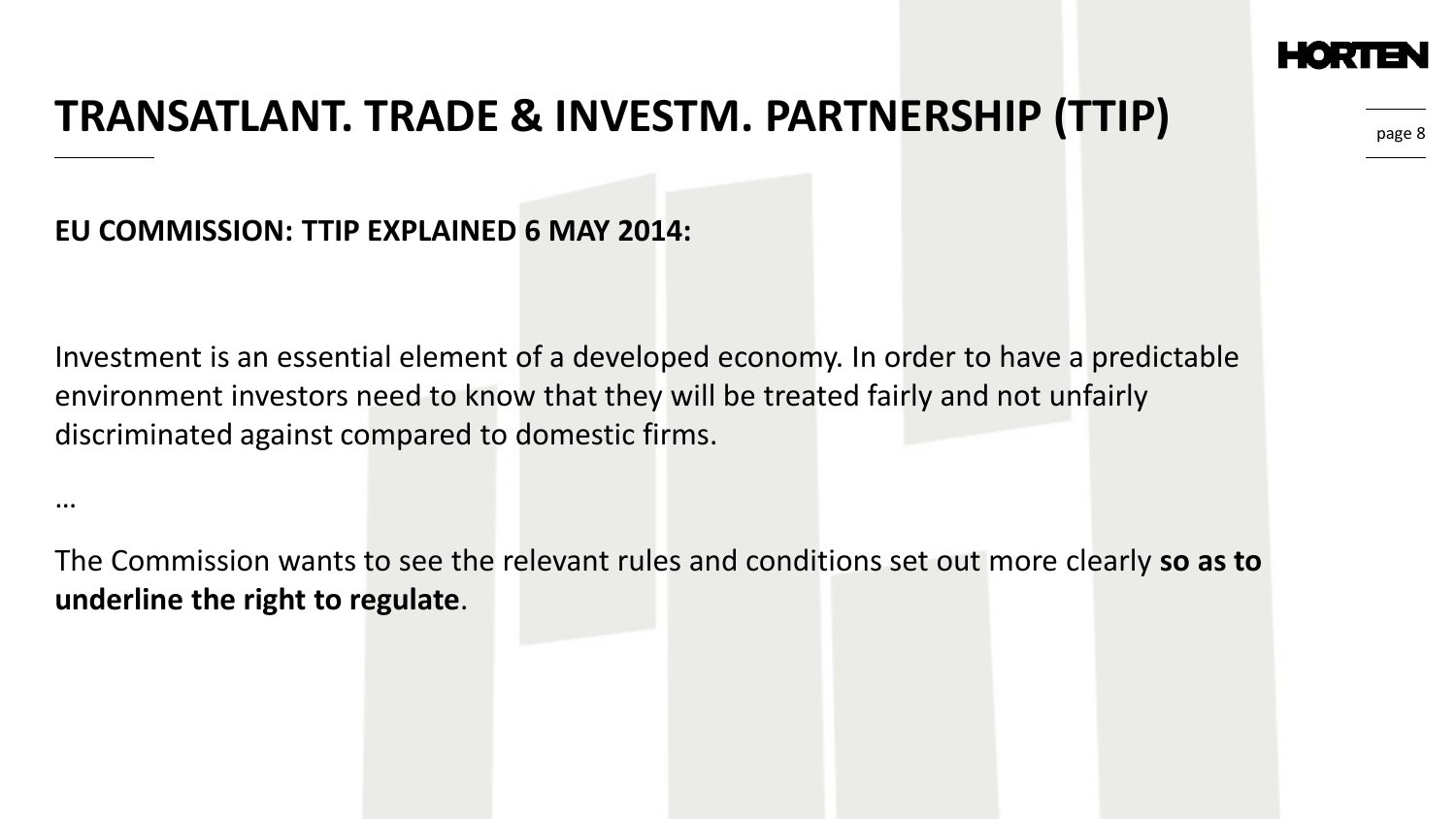## **CETA – "LEAKED" FINAL TEXT (AUGUST 2014)**

**PREAMBLE**

**…**

−

**RECOGNIZING** that the **protection of investments**, and investors with respect to their investments, stimulates mutually beneficial business activity;

**RECOGNIZING** the **importance** of international security, democracy, **human rights** and the **rule of law** for the development of international trade and economic cooperation;

**RECOGNIZING** that the provisions of this Agreement preserve the right to regulate within their territories and resolving to **preserve their flexibility** to achieve **legitimate policy** objectives, such as public health, safety, environment, public morals and the promotion and protection of cultural diversity; …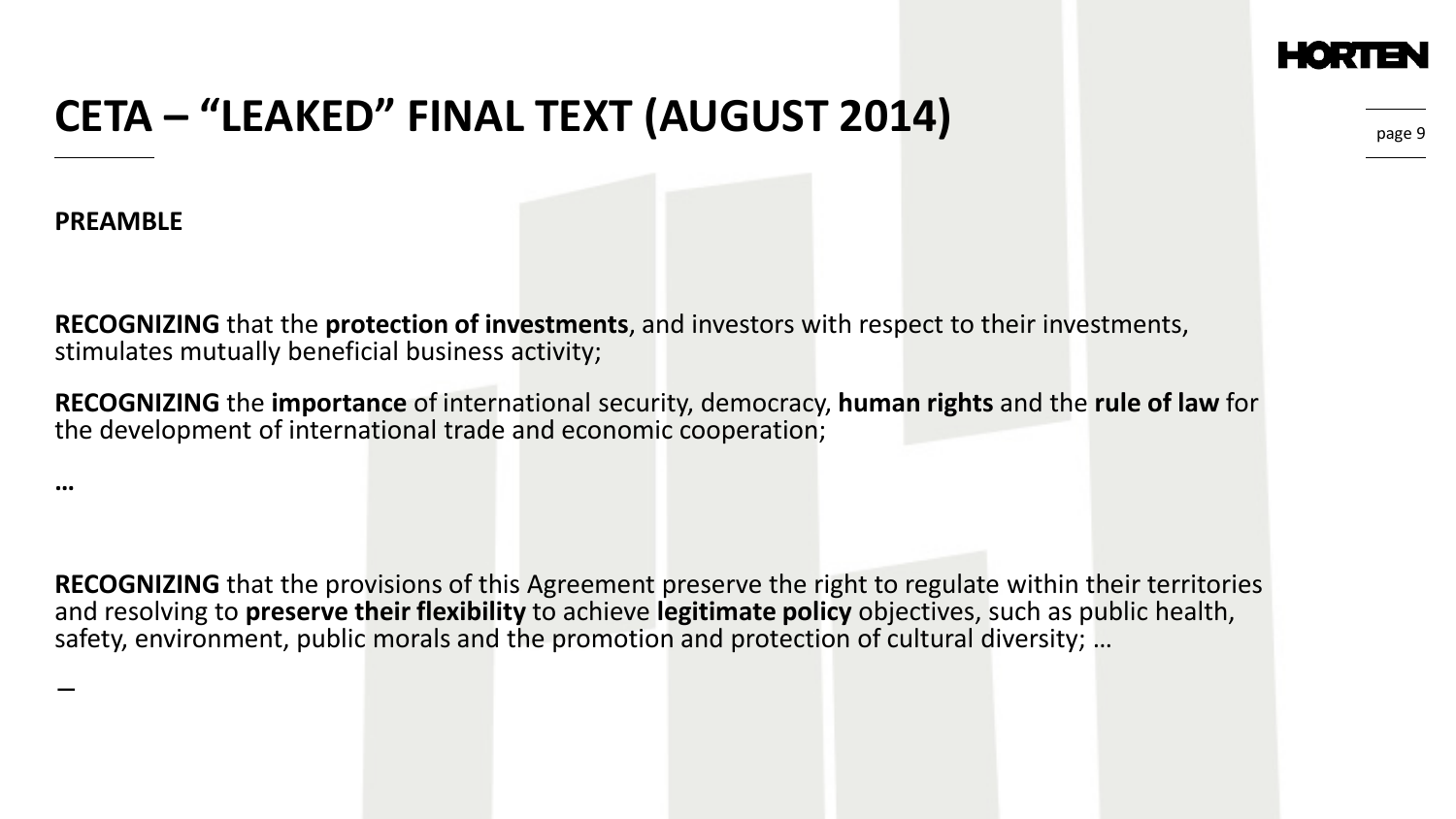#### **CETA: TRADE AND LABOUR**

page 10

#### **CHAPTER X+1: TRADE AND LABOUR**

#### **Article 2: Right to regulate and levels of protection**

Recognising the right of each Party to set its **labour priorities**, to establish its levels of **labour protection** and to adopt or modify its relevant laws and policies accordingly in a manner compatible with its international **labour commitments,** including those in this Chapter, each Party shall strive to continue to improve those laws and policies with the goal of providing high levels of labour protection.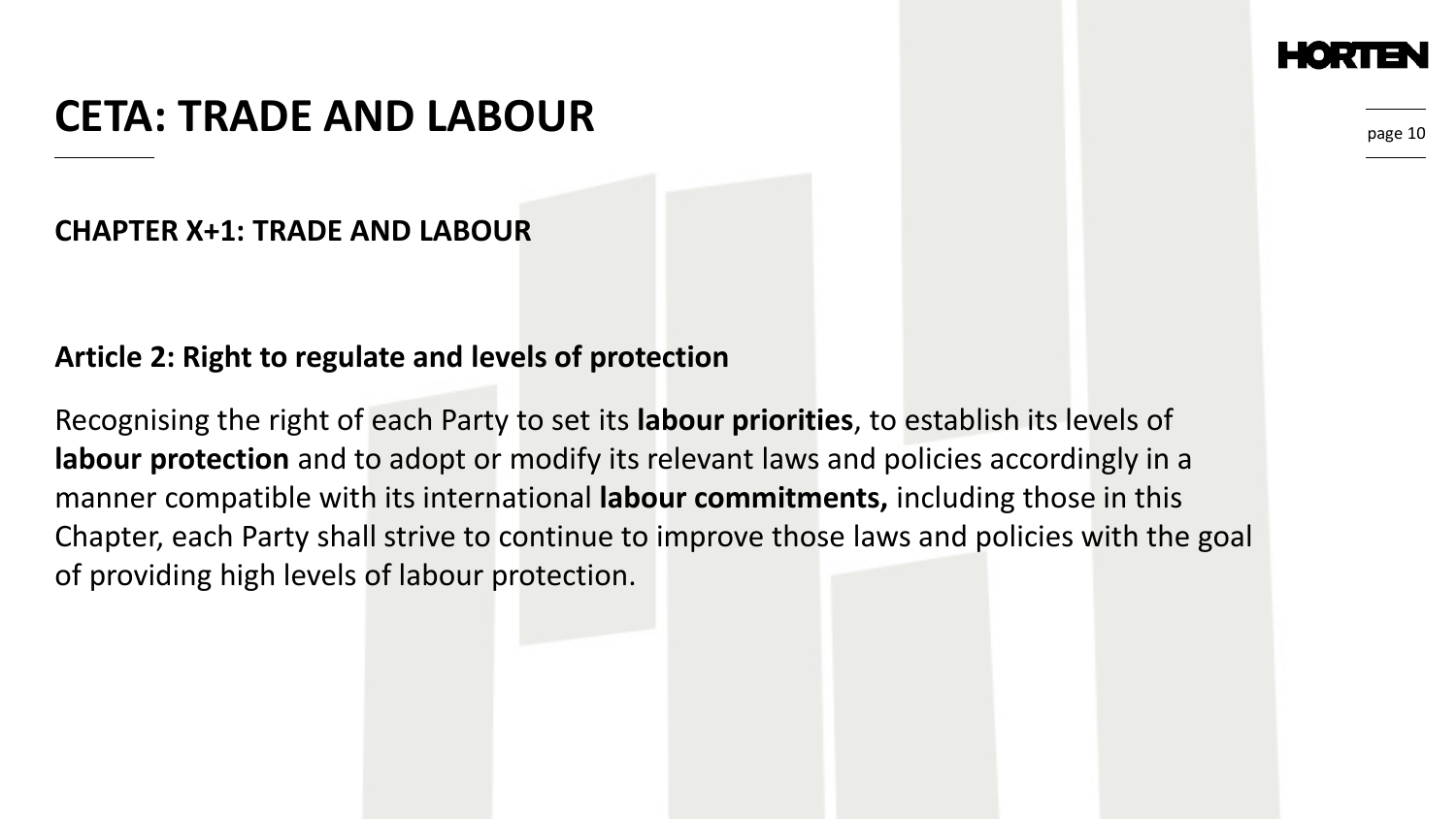## **CETA: TRADE AND ENVIRONMENT**

page 11

**Chapter XX: Trade and Environment**

−

#### **Article X.4: Right to regulate and levels of protection**

Recognizing the right of each Party to set its own **environmental priorities**, to establish its own domestic **levels of environmental protection**, and to adopt or modify its relevant laws and policies accordingly in a manner consistent with the multilateral environmental agreements to which they are a party and with this Agreement, each Party shall seek to ensure that those laws and policies **provide for and encourage high levels of environmental protection** and shall strive to continue to improve those laws and policies and their underlying levels of protection.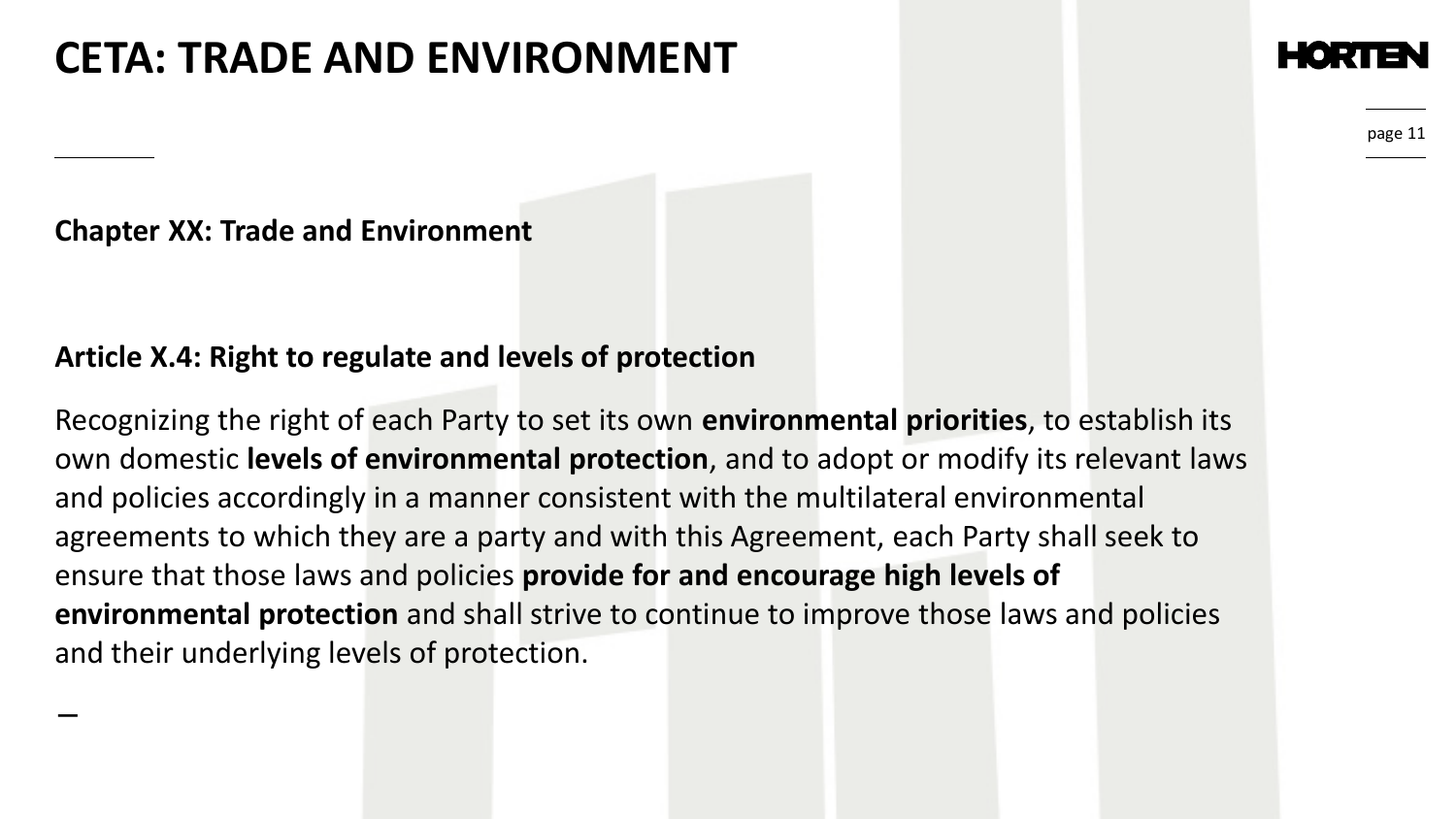## **CETA ARTICLE X.11: EXPROPRIATION**

1. **Neither** Party may nationalize or **expropriate** a covered investment either **directly, or indirectly** through measures having an effect equivalent to nationalization or expropriation (hereinafter referred to as "expropriation"), **except**:

(a) for a public purpose;

(b) under due process of law;

(c) in a non-discriminatory manner; and

(d) against payment of prompt, adequate and effective compensation.

**For greater certainty, this paragraph shall be interpreted in accordance with Annex X.11 on the clarification of expropriation.**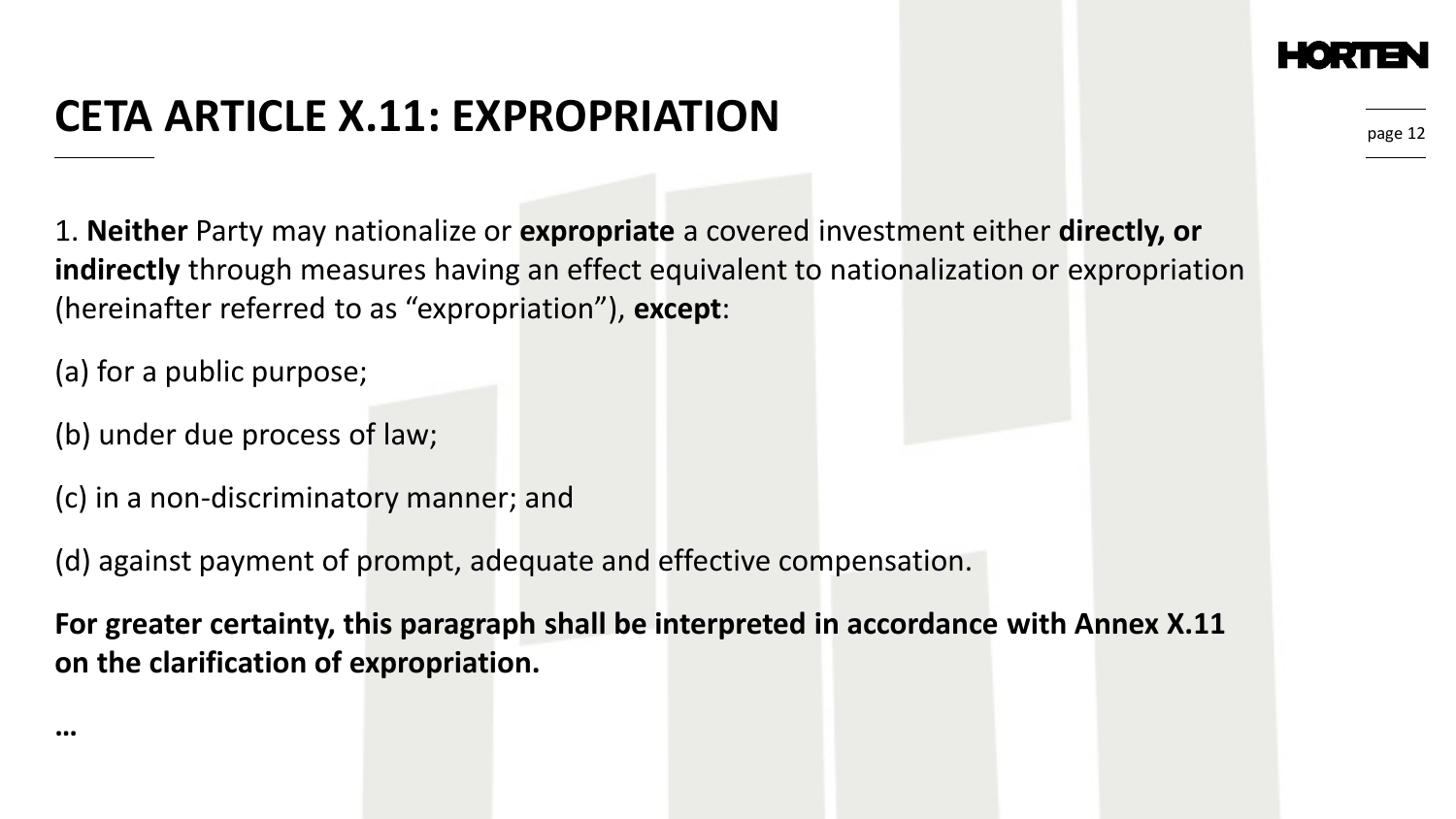## **CETA ANNEX X.11: EXPROPRIATION (1**)

The Parties confirm their shared understanding that:

1. Expropriation may be either direct or indirect:

(a) **direct expropriation** occurs when an investment is nationalised or otherwise directly expropriated through formal transfer of title or outright seizure; and

(b) **indirect expropriation** occurs where a **measure** or series of measures of a Party has an effect equivalent to direct expropriation, in that it **substantially deprives** the investor of the **fundamental attributes** of property in its investment, including the **right** to **use, enjoy and dispose** of its investment, without formal transfer of title or outright seizure.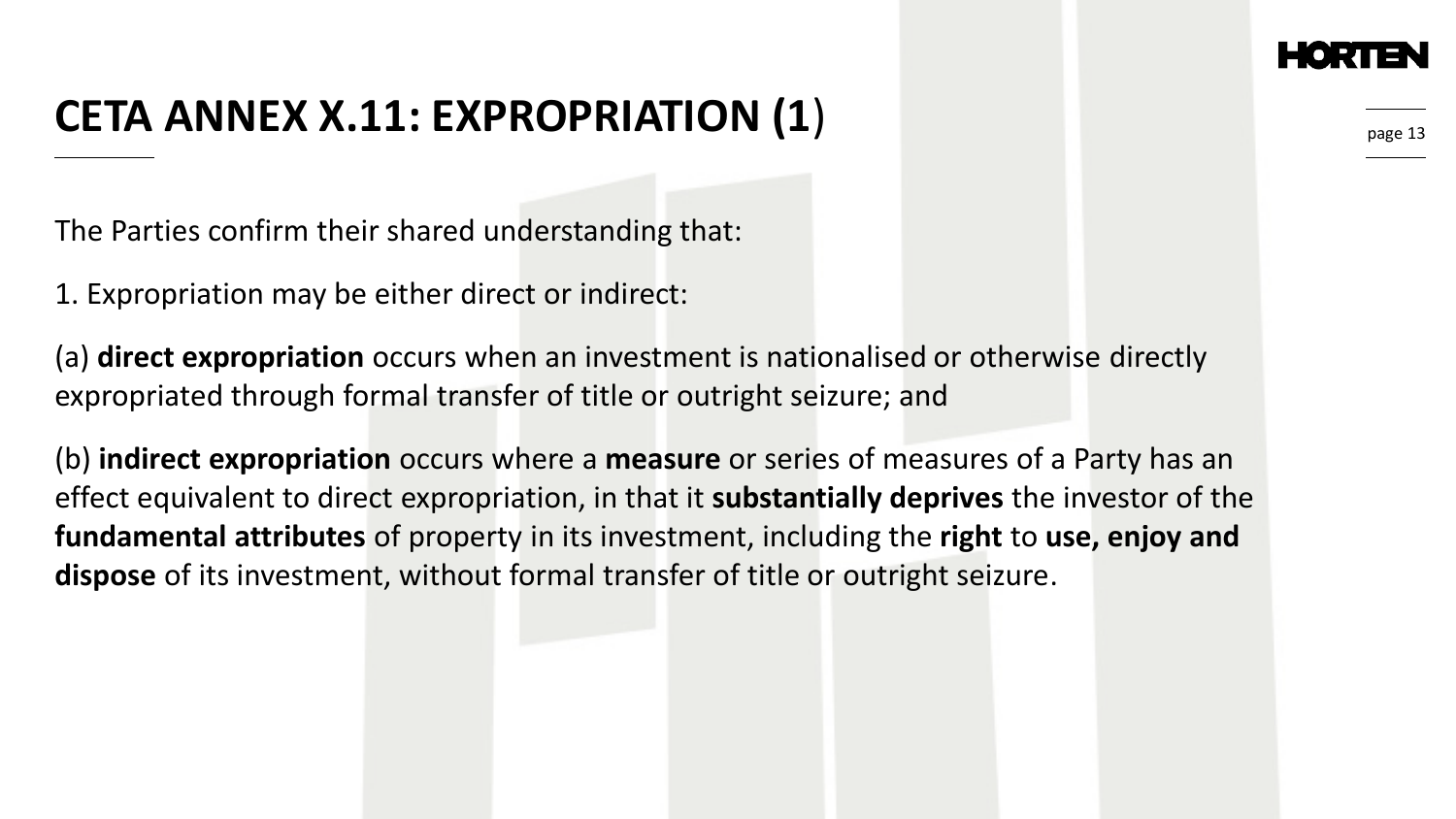## **CETA ANNEX X.11: EXPROPRIATION (2)**

2. The determination of whether a measure or series of measures of a Party, in a specific fact situation, constitutes an indirect expropriation **requires a case-by-case, fact-based inquiry** that considers, among other factors:

(a) the economic **impact** of the measure or series of measures, although the **sole fact** that a measure or series of measures of a Party has an **adverse effect** on the economic value of an investment does **not establish** that an indirect **expropriation** has occurred;

(b) the **duration** of the measure or series of measures by a Party;

(c) the extent to which the measure or series of measures interferes with **distinct**, **reasonable investment-backed expectations**; and

(d) the **character** of the measure or series of measures, notably their **object**, **context** and **intent**.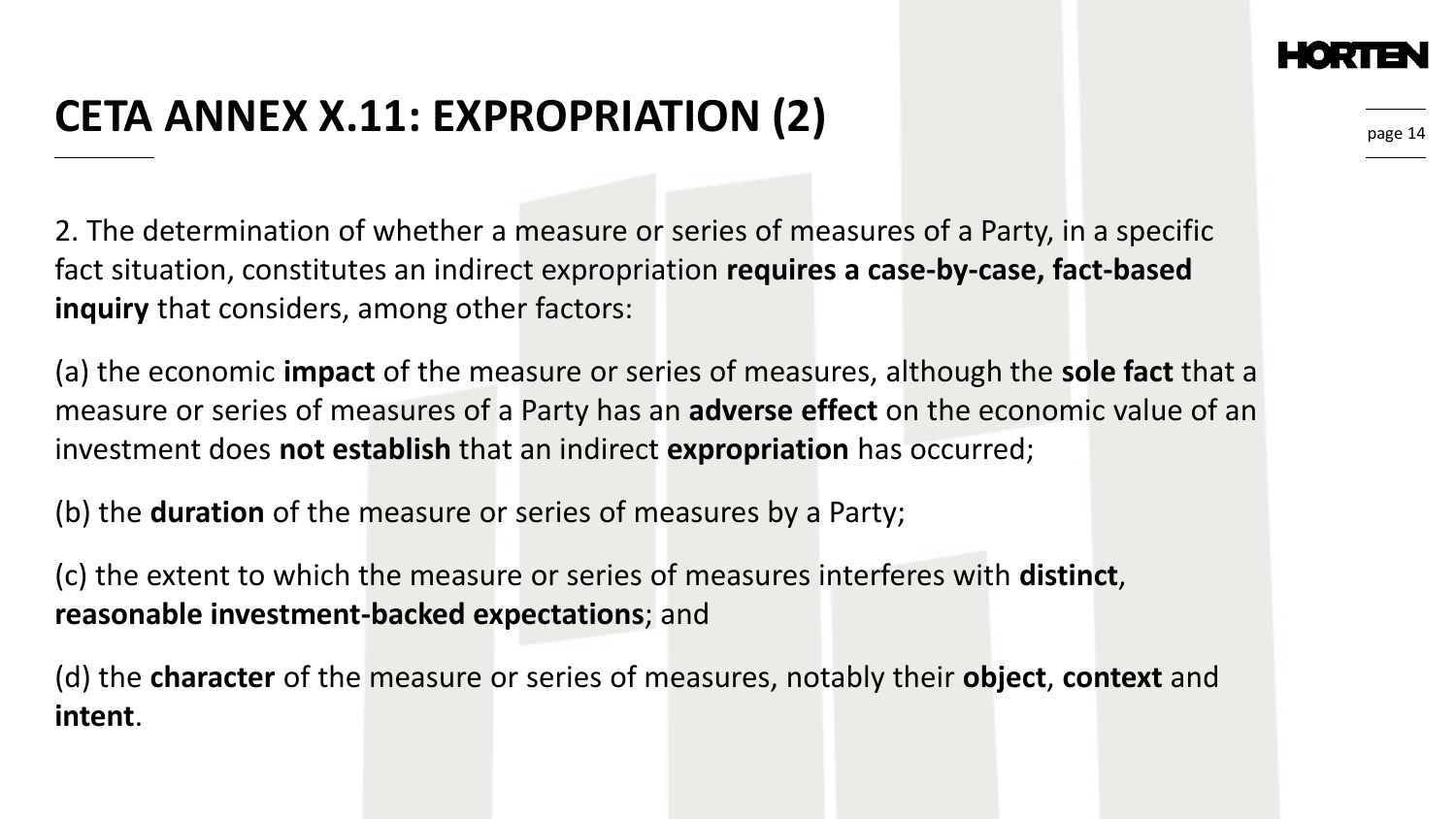## **CETA ANNEX X.11: EXPROPRIATION (3)**

3. For greater certainty, except in the **rare circumstance** where the impact of the measure or series of measures is **so severe** in light of its purpose that it appears **manifestly excessive***,* non-discriminatory measures of a Party that are designed and applied to protect **legitimate public welfare objectives**, such as **health, safety and the environment**, do **not constitute** indirect expropriations.

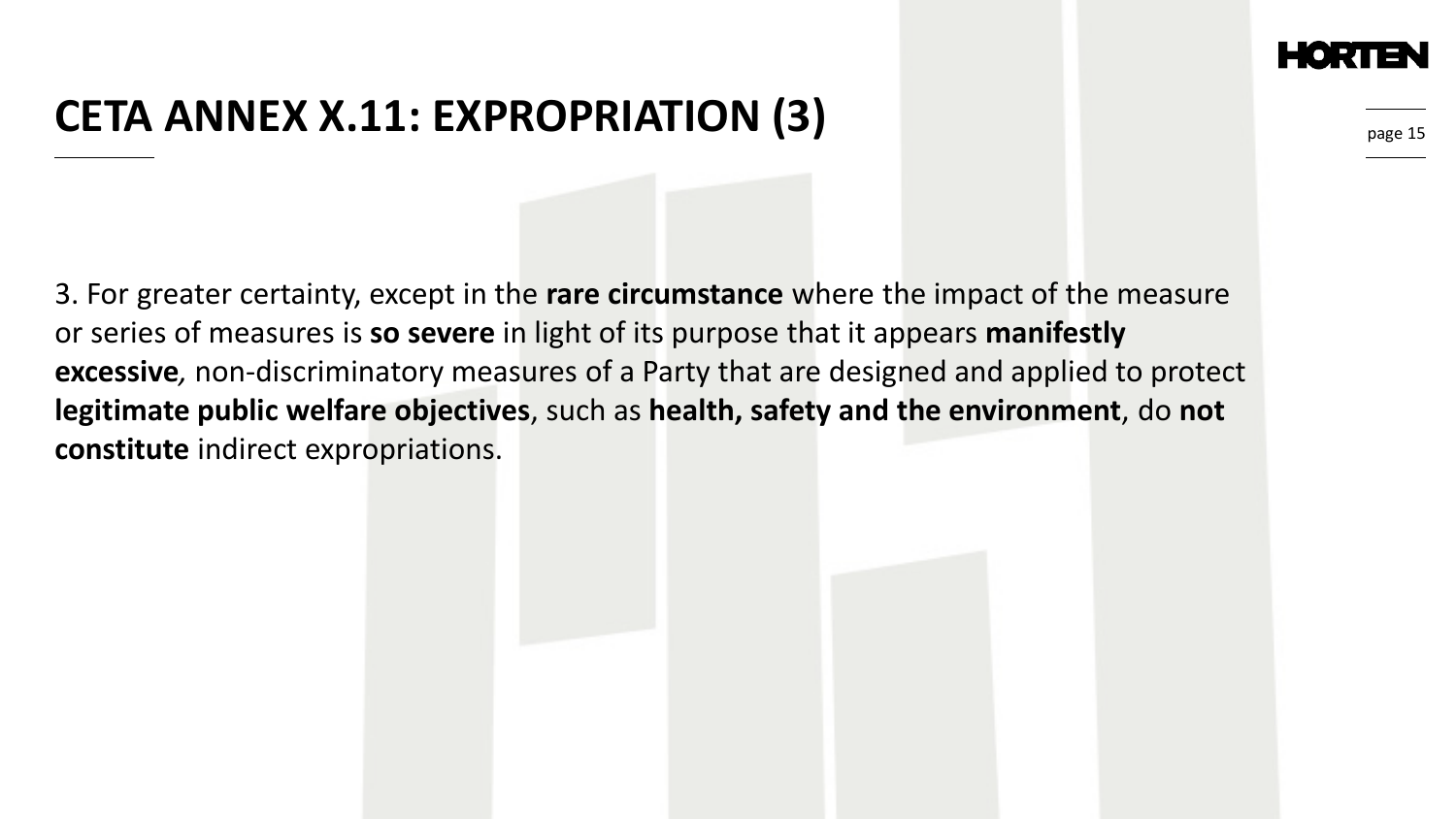#### **NAFTA**

page 16

#### **Art 1110 – Expropriation and Compensation**

1. No Party may directly or indirectly nationalize or expropriate an investment of an investor of another Party in its territory or take a measure tantamount to nationalization or expropriation of such an investment ("expropriation"), except:

(a) for a public purpose;

(b) on a non-discriminatory basis;

(c) in accordance with due process of law …

(d) on payment of compensation …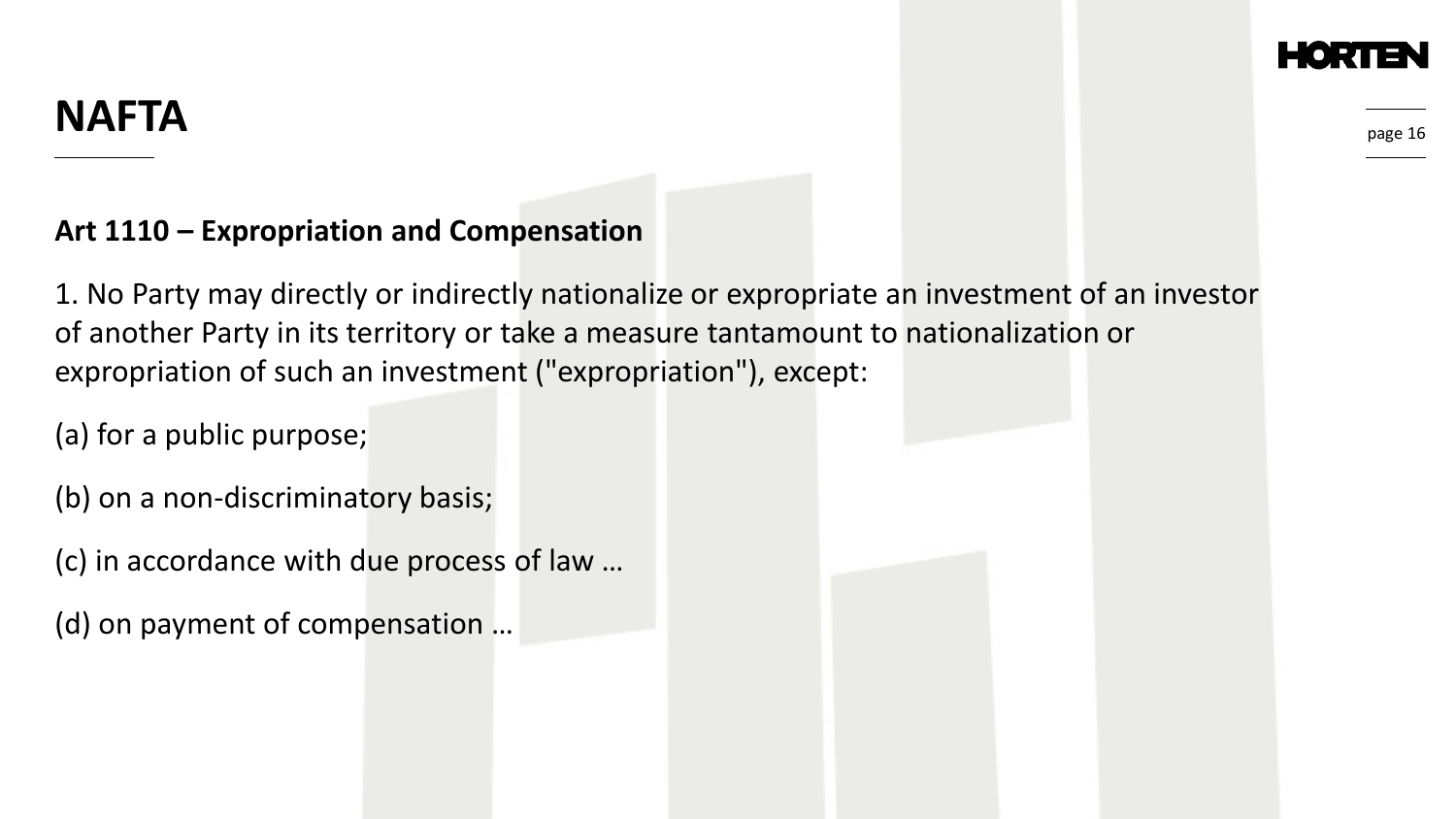#### **US MODEL BIT ANNEX B**

page 1

*Except in rare circumstances, non-discriminatory regulatory actions by a Party that are designed and applied to protect legitimate public welfare objectives, such as public health, safety and the environment, do not constitute indirect expropriations.*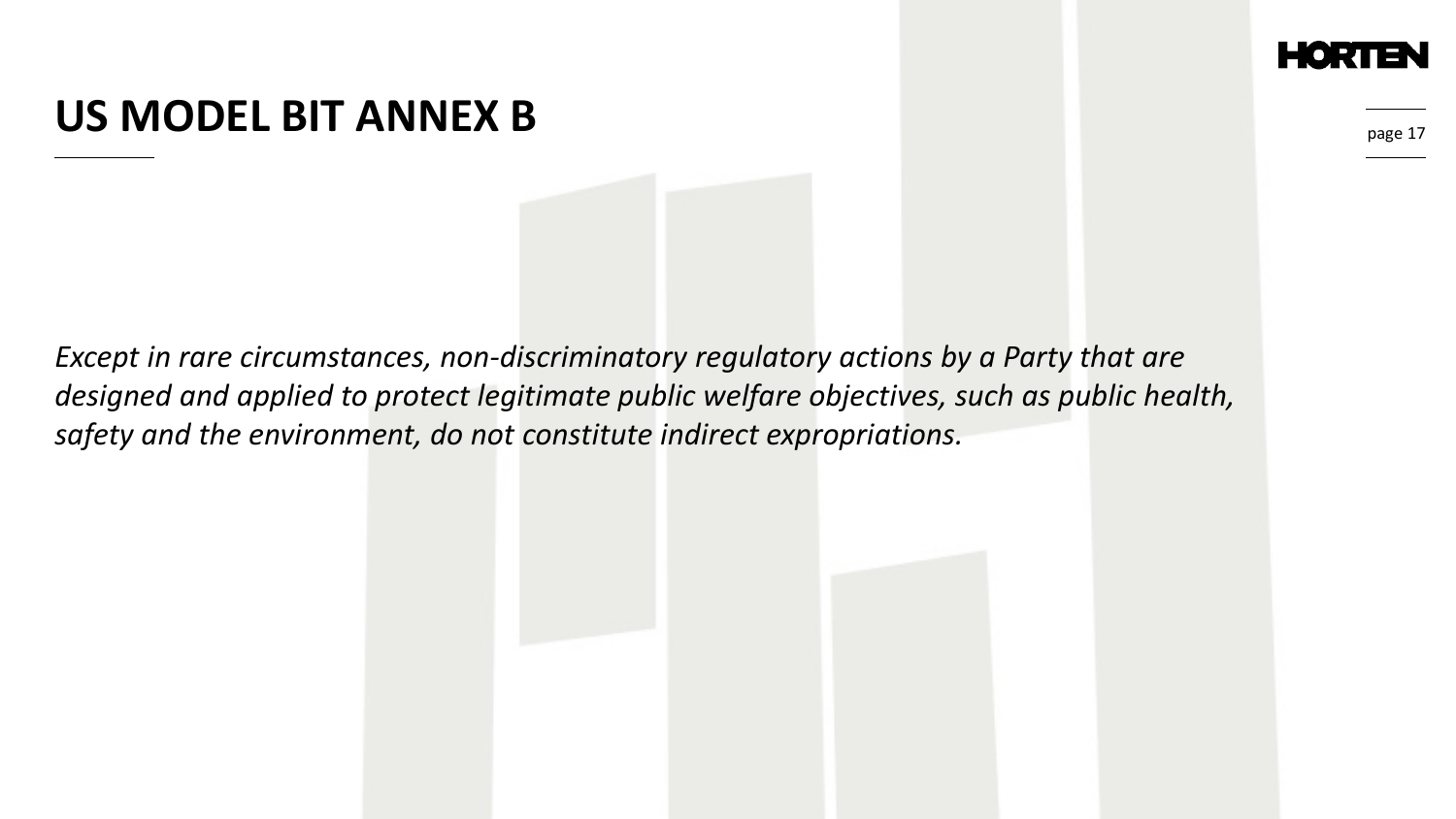# **EXPROPRIATION V REGULATION**

#### **A lawful expropriation is (e.g. CETA, NAFTA etc.):**

- 1. done for a public purpose;
- 2. done in a non-discriminatory manner;
- 3. done in accordance with due process of law
- 4. **Against payment of compensation**

#### **And a non-compensable regulation is (e.g. Chemtura v Canada and Methanex v USA ):**

- 1. Non-arbitrary
- 2. Non-discriminatory
- **3. Non-excessive**
- 4. In good faith serving legitimate public welfare interests

#### EORI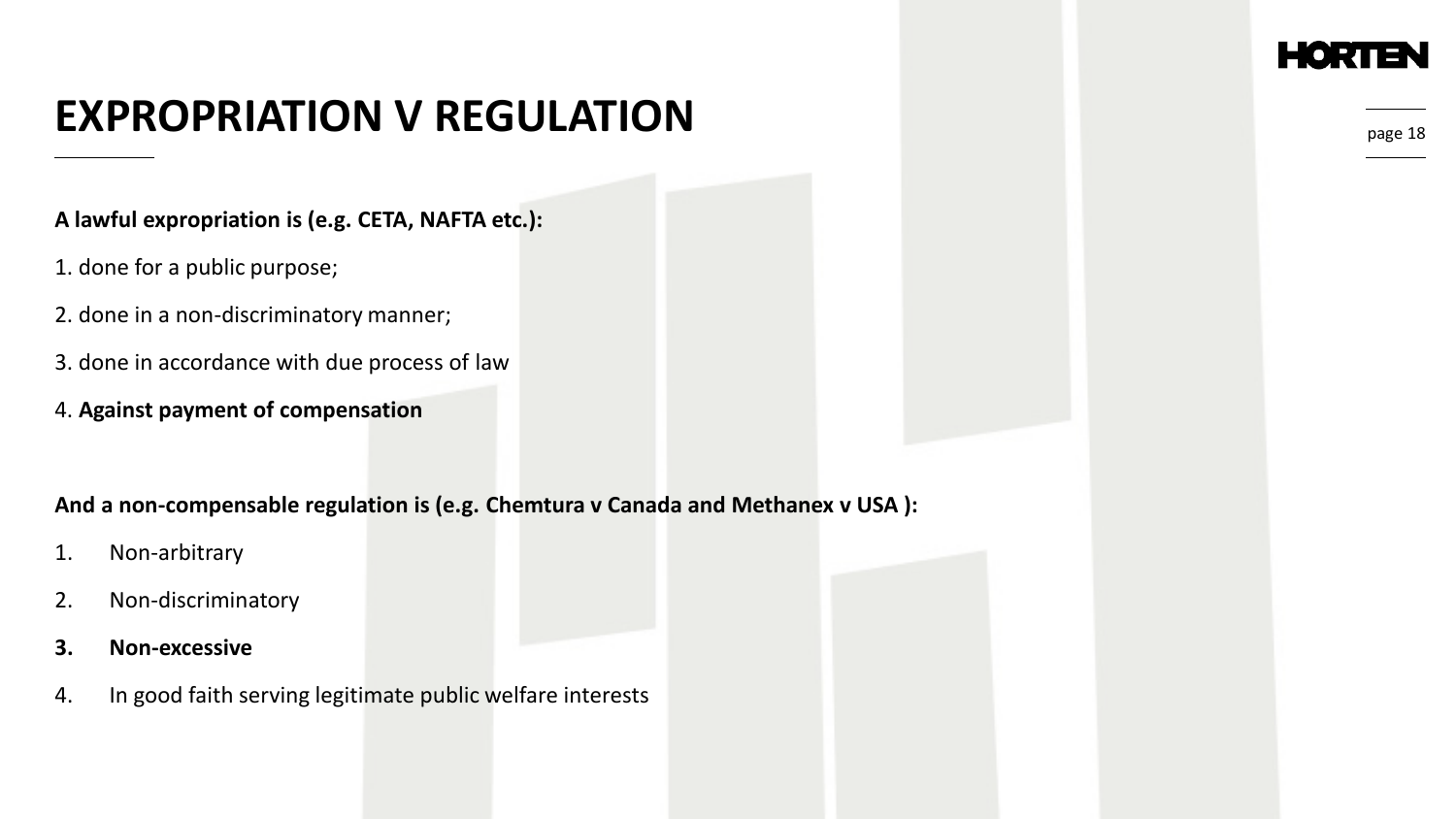

### **SOME FUTURE FAULT LINES OR BATTLEFIELDS ?**

**WHEN IS A MEASURE "EXCESSIVE"?**

**"MANIFESTLY EXCESSIVE" v "EXCESSIVE"?**

**"INTENT" v "EFFECT"?**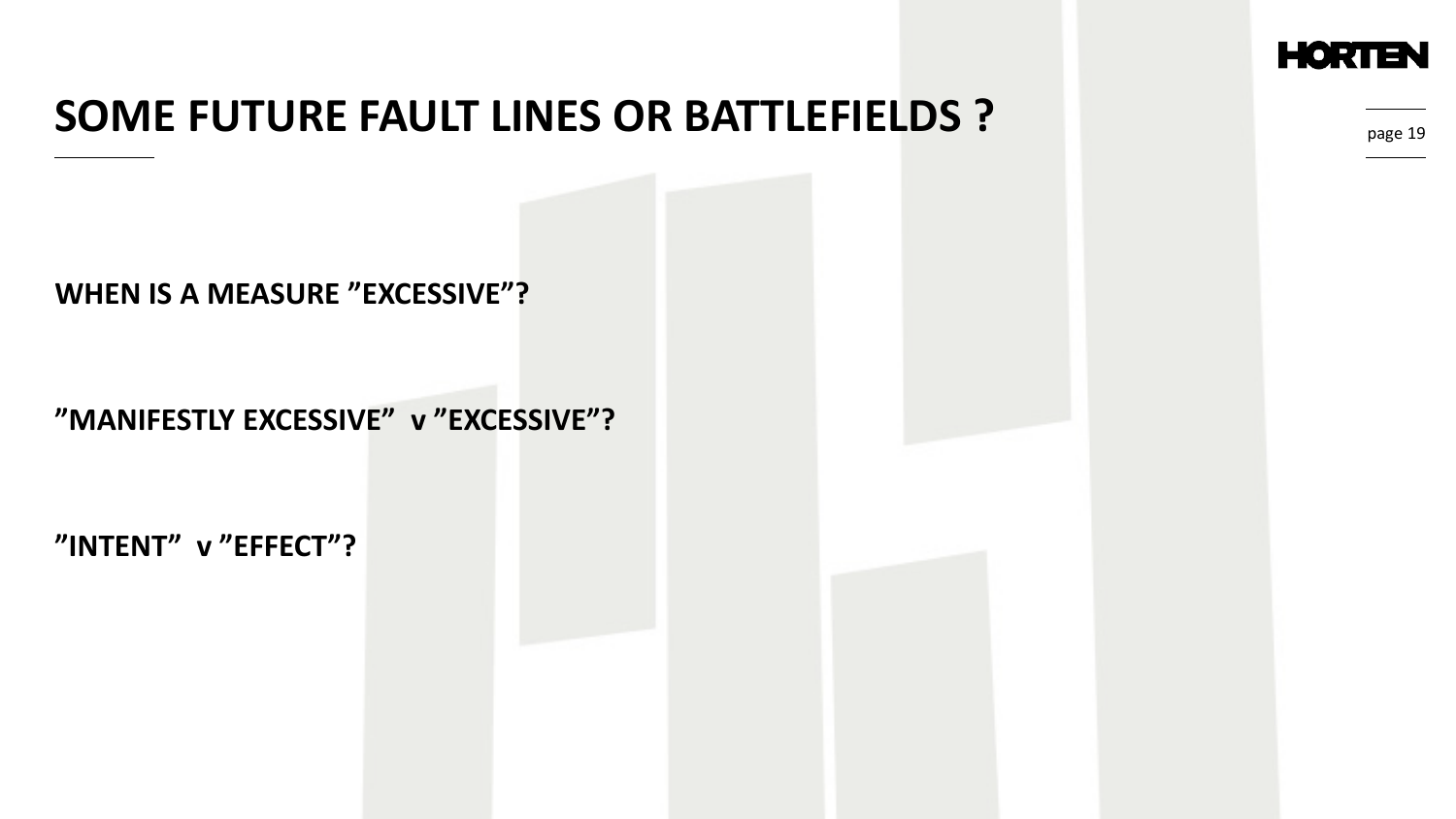page 20

### **"MANIFESTLY EXCESSIVE"**

CETA ANNEX.11

(1)

#### (2)

(3) For greater certainty, except in the **rare circumstance** where the impact of the measure or series of measures is so severe in light of its purpose that it appears **manifestly excessive***,* non-discriminatory measures of a Party that are designed and applied to protect legitimate public welfare objectives, such as health, safety and the environment, do not constitute indirect expropriations.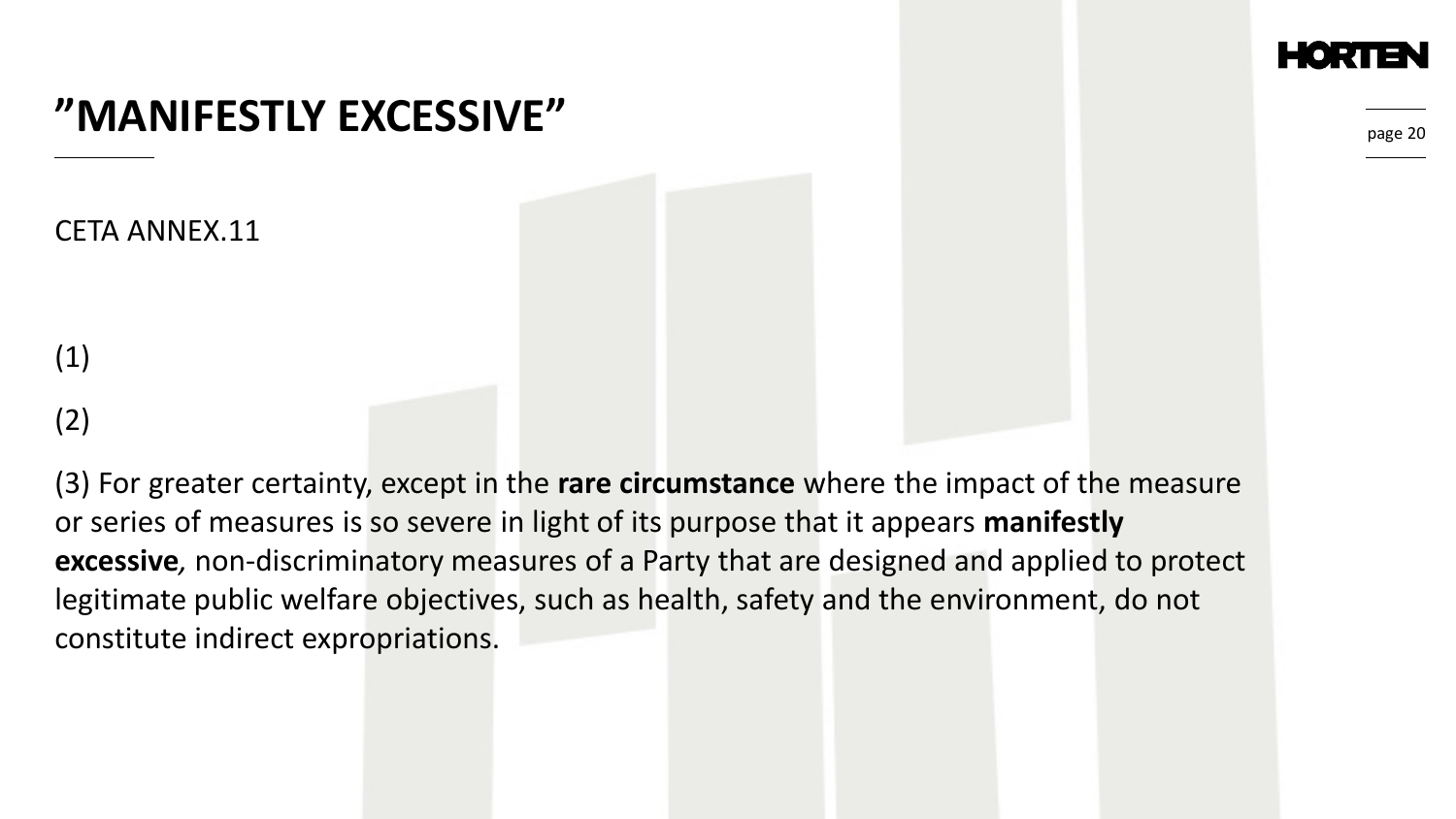# **METHANEX V USA (2005)**

- *I. It was not made in an arbitrary manner since it respected due process and was based on valid science – based on facts and fixed standards (scientific) – i.e. based on facts and fixed standards (scientific) and allowing the affected parties to be heard – in the case it was common ground that the tribunal should not "not second guess the correctness of the science based decision making of highly specialized national regulatory agencies …*
- *II. It was non-discriminatory – translates into not the result of an unjust distinction … an unjust distinction would of course an action that is targeted at the property rights of persons of a particular nationality or certain market participants or protectionism*
- *III. It was not excessive – i.e. it was proportional to the goals pursued*
- *IV. It was made in good faith to combat the serious occupational exposure risks posed by Lindane – aimed at the general welfare within the mandate of the relevant government branch …*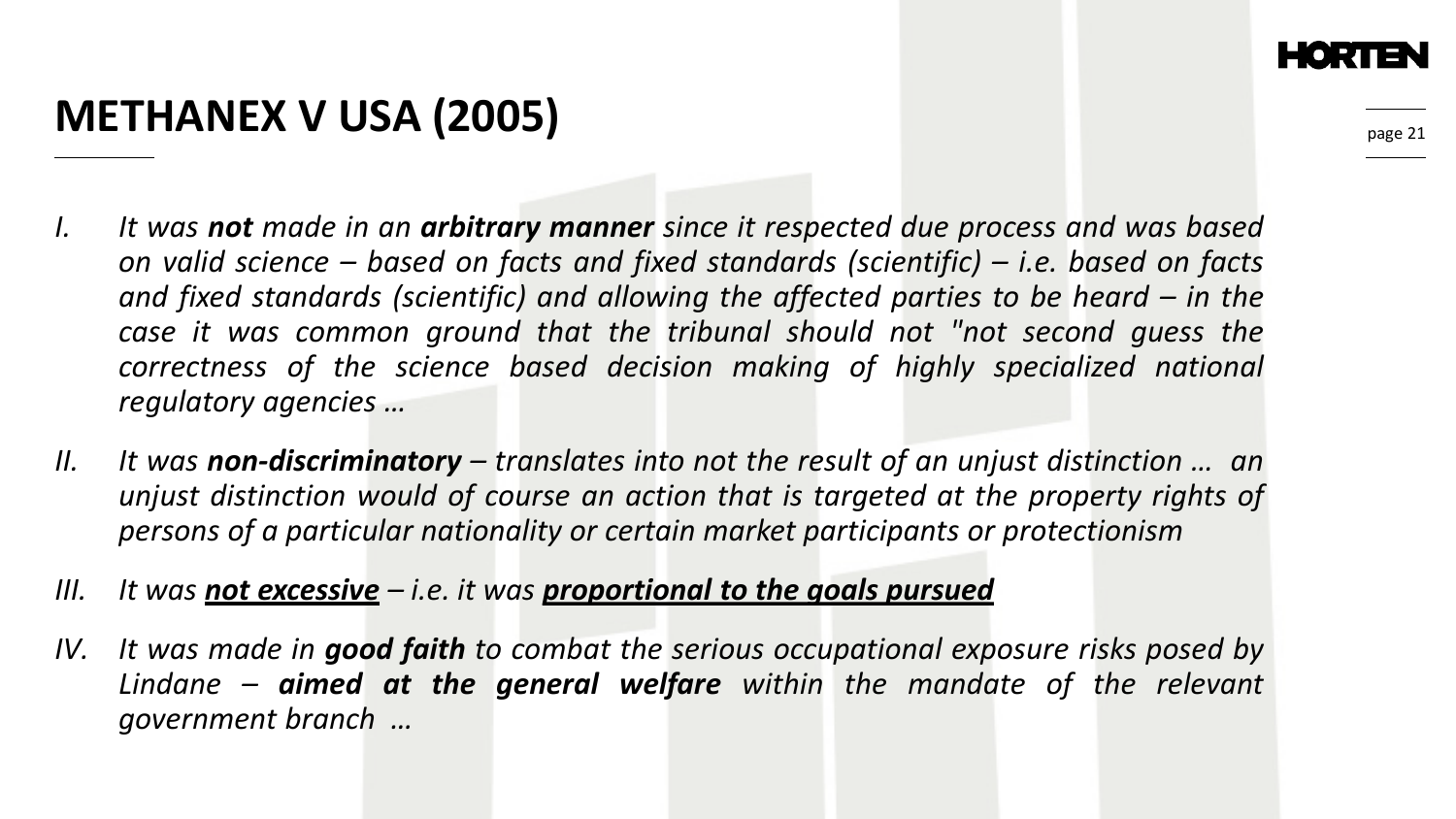#### **CHEMTURA V CANADA (2010)**

…

page 22

Even if the Tribunal concluded that there was a substantial deprivation of the Claimant's investment, (as mentioned before, this is a necessary prerequisite for an expropriation) there was still no expropriation because the (Government Agency's) decision to phase out all agricultural applications of lindane was a valid exercise of Canada's police powers to protect public health and the environment.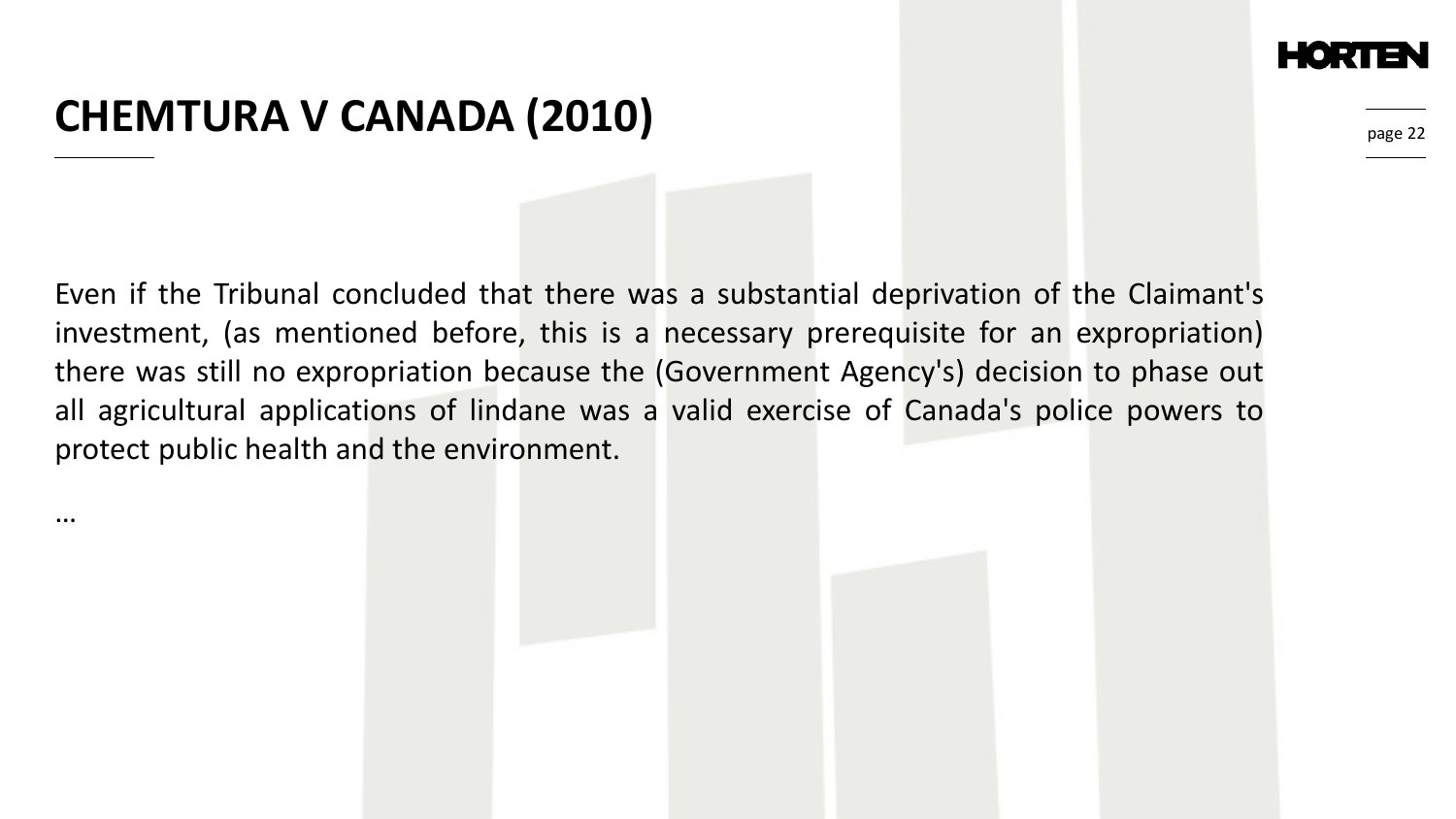## **CHEMTURA V CANADA (2010)**

*The decision of the (Government Agency) to de-register Lindane meets the test of this doctrine because*

- *I. It was not made in an arbitrary manner since it respected due process and was based on valid science*
- *II. It was non-discriminatory*
- *III. It was not excessive*
- *IV. It was made in good faith to combat the serious occupational exposure risks posed by Lindane*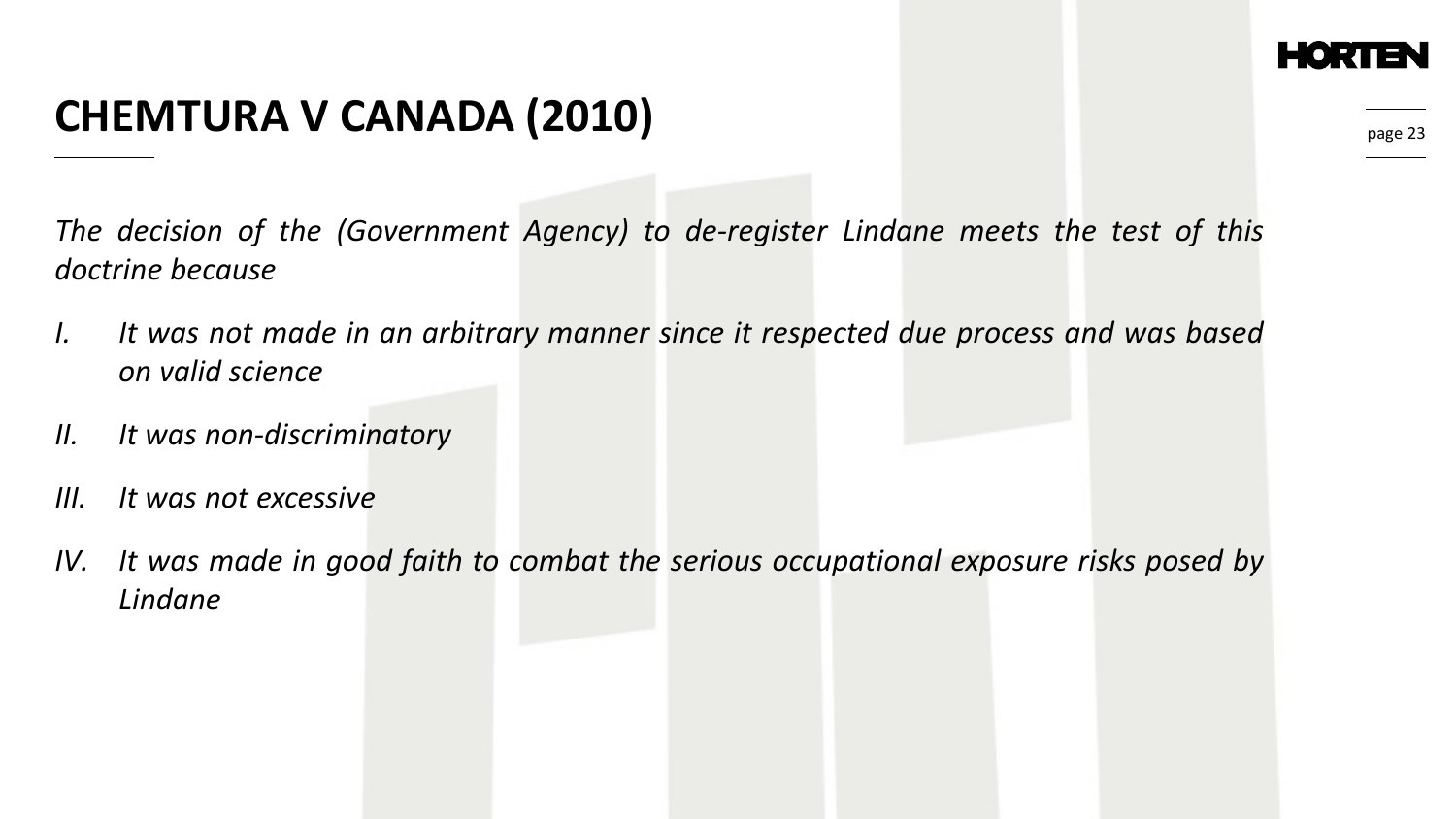## **CHEMTURA V CANADA (2010)**

*Irrespective of the existence of a deprivation, the Tribunal considers in any event that the measure challenged by the Claimant constituted a valid exercise of the Respondent's police powers. … The government agency took measures within its mandate, in a nondiscriminatory manner, motivated by the increasing awareness of the dangers presented by lindane for human health and the environment. A measure adopted under such circumstances is a valid exercise of the State's polices powers and, as a result, does not constitute an expropriation.*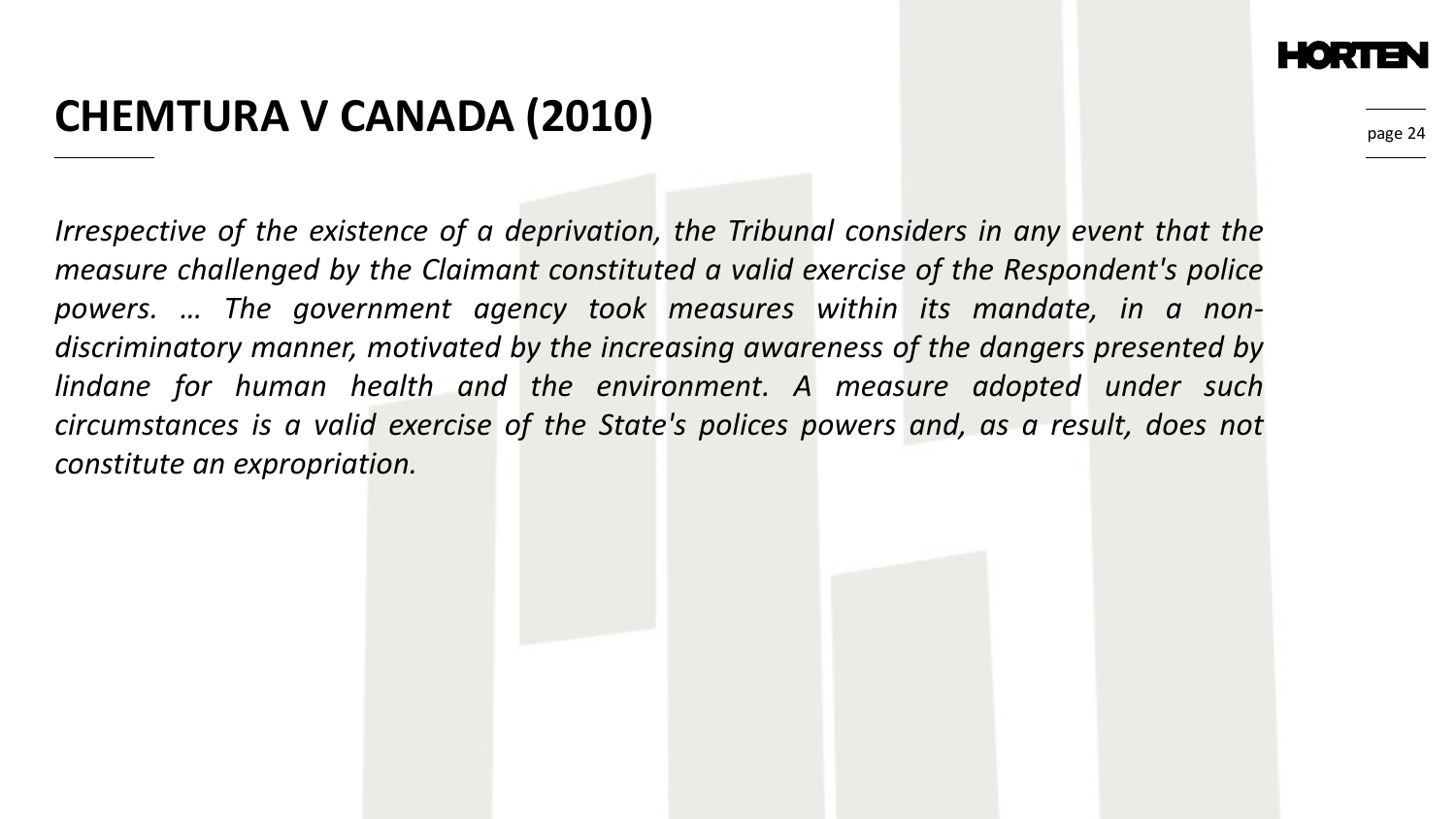## **ACHMEA V SLOVAK REPUBLIC (2012)**

Nothing in these findings of the Tribunal should be taken to suggest that the Treaty is hostile towards particular policies on the provision of healthcare facilities.

The Contracting Parties are free to adopt the policies that they choose. The Treaty focuses on the manner in which policies may be changed and implemented, not on the policies themselves.

The decision in a case such as the present could be very different if, for example, reforms had been introduced in a phased manner together with provision for the compensation of any private health insurance providers who were caused loss by the reforms. Indeed, the Contracting Parties could go further, and exclude health care altogether from the coverage of the BIT if they so wish.

But as long as the provisions of the Treaty remain in force and applicable, they must be respected. That is what the Governments of the Contracting Party intended when they chose to conclude the Treaty, for what they judged to be the benefit of their States and their nationals.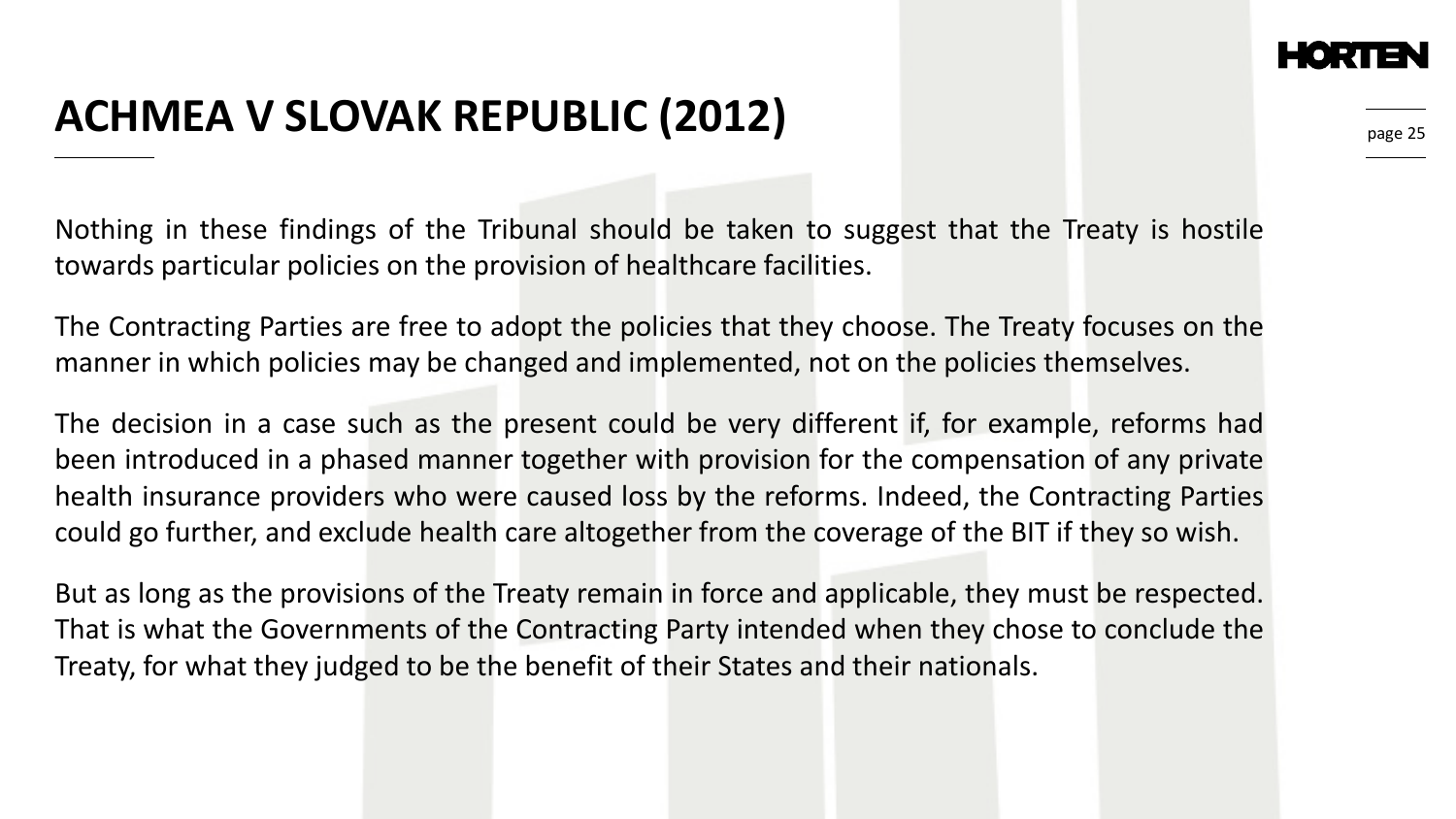

# **JAMES AND OTHERS V. UNITED KINGDOM (ECHR 1986)**

"*a measure depriving a person of his property [must] pursue, on the fact as well as in principle, a legitimate aim 'in the public interest'", and bear "a reasonable relationship of proportionality between the means employed and the aim sought to be realized". This proportionality will not be found if the person concerned bears "an individual and excessive burden".*

*The Court considered that such "a measure must be both appropriate for achieving its aim and not disproportionate thereto"*

*The Court found relevant that non-nationals "will generally have played no part in the election or designation of its [of the measure] authors nor have been consulted on its adoption", and observed that "there may well be legitimate reason for requiring nationals to bear a greater burden in the public interest than non-nationals."*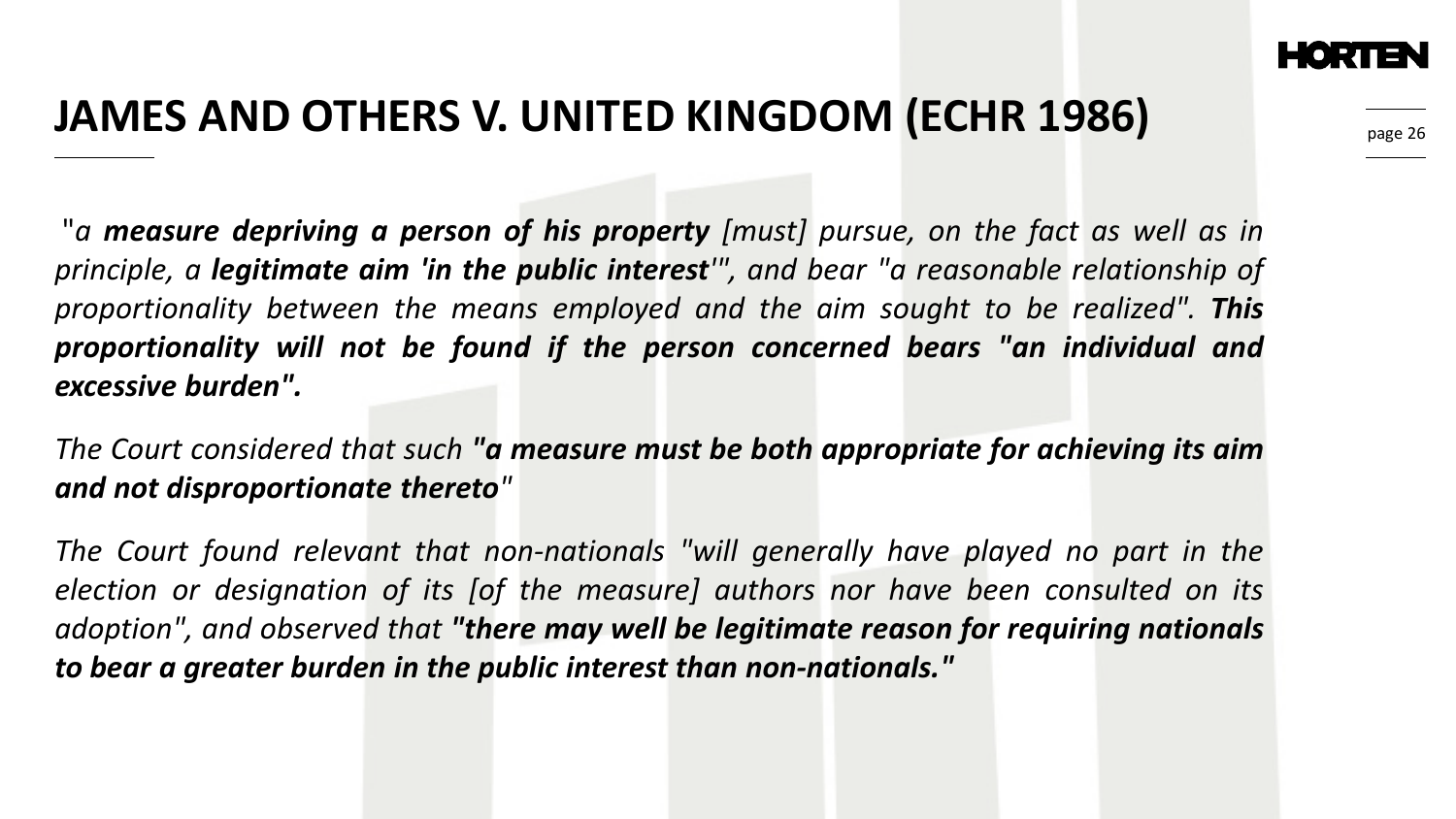

**HORTEN** 

page 27

(d) the **character** of the measure or series of measures, notably their object, context and **intent**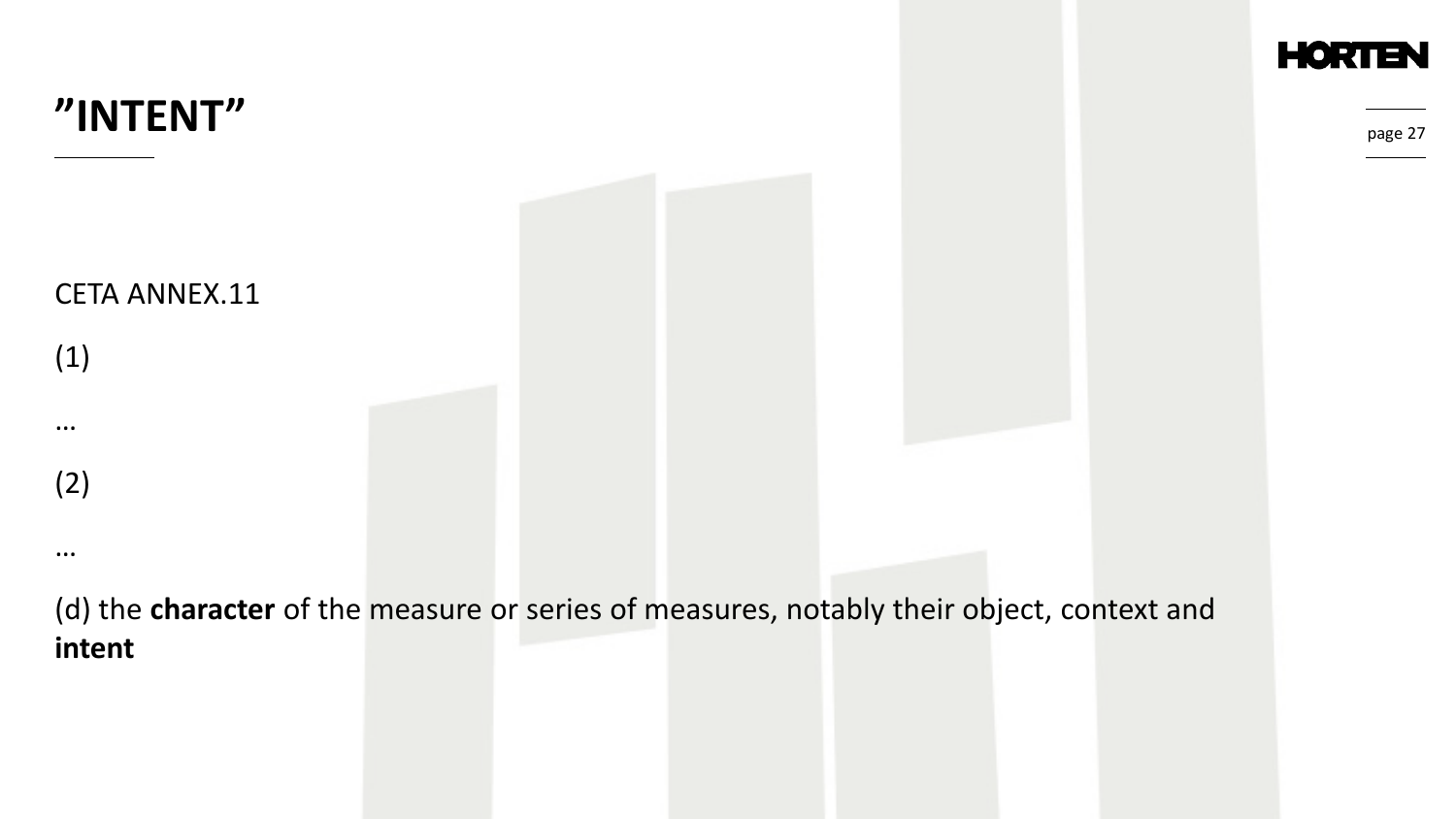## **DEUTSCHE BANK V. SRI LANKA (2012)**

**Many tribunals** in other cases have tested governmental conduct in the context of indirect expropriation claims by reference to **the effect** of relevant acts, **rather than the intention behind them**.

In general terms, a substantial deprivation of rights, for at least a meaningful period of time, is required.

The required level of interference with rights has been variously described as "*unreasonable*"; "*an interference that renders rights so useless that they must be deemed to have been expropriated*"; "*an interference that deprives the investor of fundamental rights of ownership*"; "*an interference that makes rights practically useless*";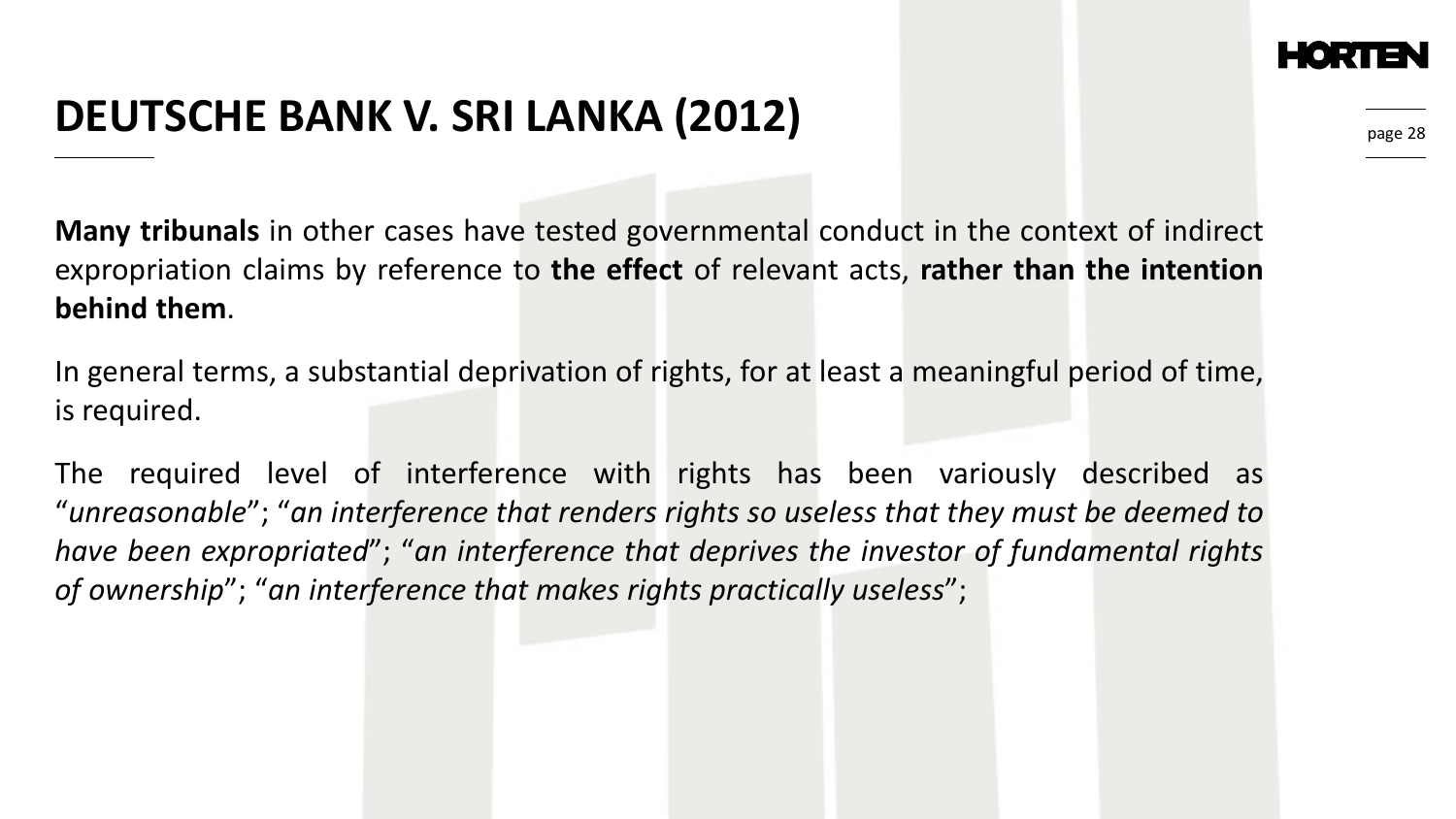

### **SOME PENDING CASES ON THE RIGHT TO REG.**

#### page 29

#### **VATTENFALL V GERMANY**

#### **PHILIP MORRIS V AUSTRALIA**